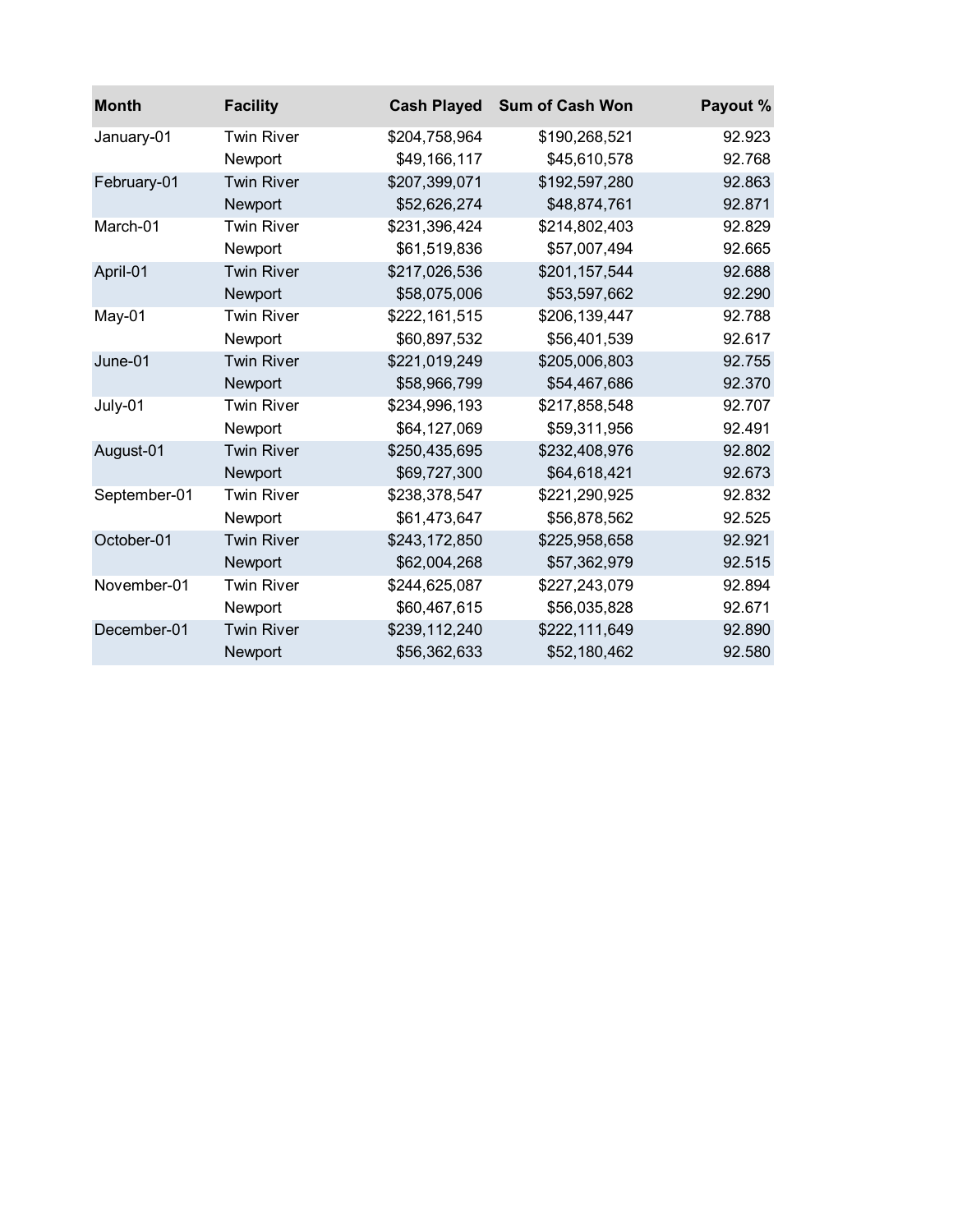| <b>Month</b> | <b>Facility</b>   | <b>Cash Played</b> | <b>Sum of Cash Won</b> | Payout % |
|--------------|-------------------|--------------------|------------------------|----------|
| January-02   | <b>Twin River</b> | \$243,494,360      | \$226,082,324          | 92.849   |
|              | Newport           | \$60,371,063       | \$55,937,351           | 92.656   |
| February-02  | <b>Twin River</b> | \$249,178,404      | \$231,199,940          | 92.785   |
|              | Newport           | \$65,339,898       | \$60,506,200           | 92.602   |
| March-02     | <b>Twin River</b> | \$283,308,991      | \$262,344,923          | 92.600   |
|              | Newport           | \$76,247,880       | \$70,506,500           | 92.470   |
| April-02     | <b>Twin River</b> | \$269,421,840      | \$249,504,054          | 92.607   |
|              | Newport           | \$70,969,330       | \$65,490,104           | 92.279   |
| $May-02$     | <b>Twin River</b> | \$281,398,977      | \$260,945,075          | 92.731   |
|              | Newport           | \$76,503,827       | \$70,587,857           | 92.267   |
| $June-02$    | <b>Twin River</b> | \$269,977,579      | \$250,013,694          | 92.605   |
|              | Newport           | \$75,566,810       | \$70,004,863           | 92.640   |
| July-02      | <b>Twin River</b> | \$281,081,920      | \$260,972,917          | 92.846   |
|              | Newport           | \$77,580,755       | \$71,875,577           | 92.646   |
| August-02    | <b>Twin River</b> | \$292,460,413      | \$270,995,006          | 92.660   |
|              | Newport           | \$85,219,279       | \$78,726,813           | 92.381   |
| September-02 | <b>Twin River</b> | \$268,677,933      | \$249,148,664          | 92.731   |
|              | Newport           | \$72,416,823       | \$66,796,078           | 92.238   |
| October-02   | <b>Twin River</b> | \$275,314,390      | \$255,143,777          | 92.674   |
|              | Newport           | \$72,925,021       | \$67,464,149           | 92.512   |
| November-02  | <b>Twin River</b> | \$269,363,949      | \$249,492,878          | 92.623   |
|              | Newport           | \$68,472,955       | \$63,265,063           | 92.394   |
| December-02  | <b>Twin River</b> | \$253,097,972      | \$234,553,763          | 92.673   |
|              | Newport           | \$60,506,786       | \$55,862,666           | 92.325   |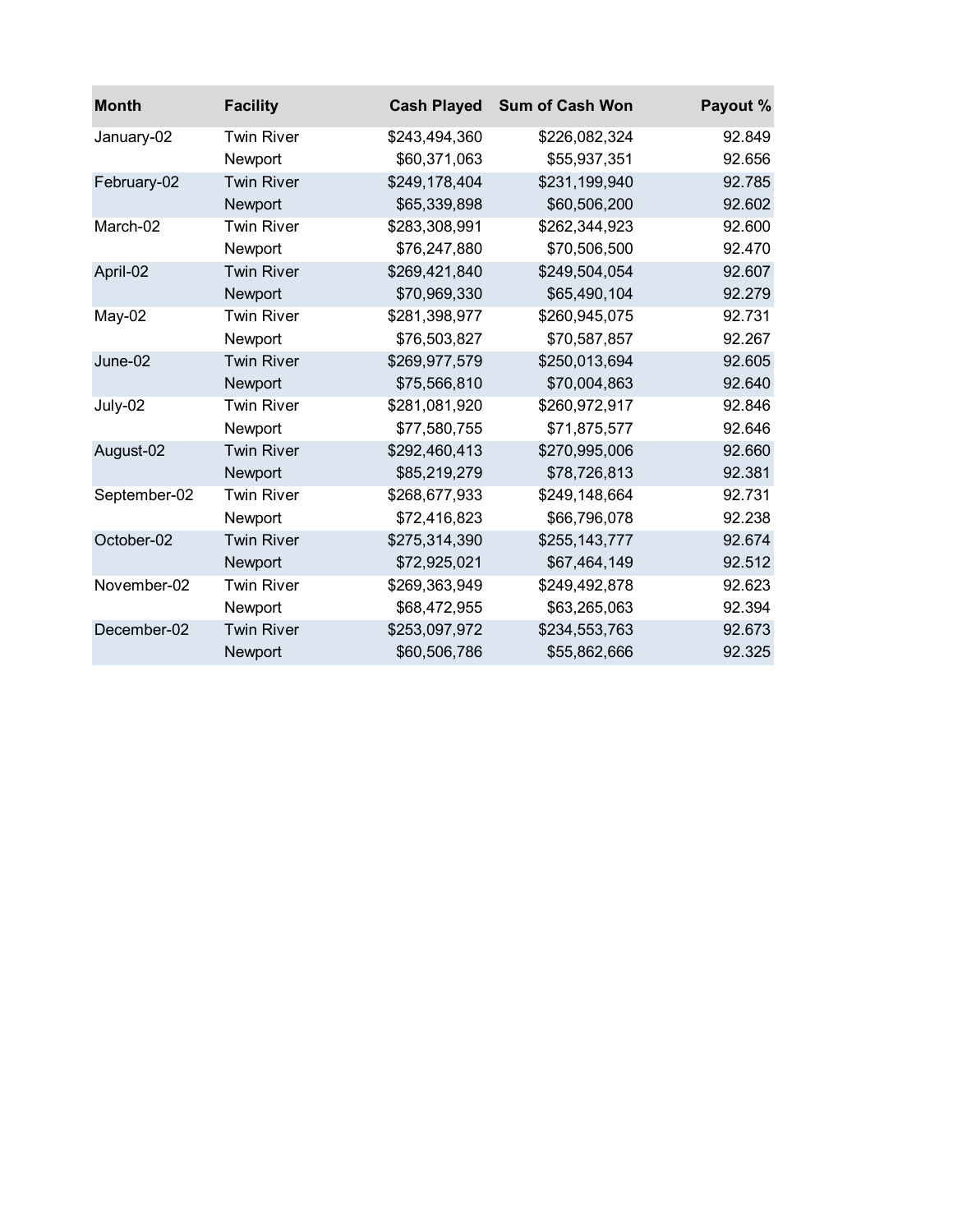| <b>Month</b> | <b>Facility</b>   | <b>Cash Played</b> | <b>Sum of Cash Won</b> | Payout % |
|--------------|-------------------|--------------------|------------------------|----------|
| January-03   | <b>Twin River</b> | \$275,149,676      | \$255,002,613          | 92.678   |
|              | Newport           | \$69,806,120       | \$64,395,541           | 92.249   |
| February-03  | <b>Twin River</b> | \$257,128,490      | \$237,803,701          | 92.484   |
|              | Newport           | \$63,119,429       | \$58,293,240           | 92.354   |
| March-03     | <b>Twin River</b> | \$305,697,437      | \$282,570,934          | 92.435   |
|              | Newport           | \$76,870,097       | \$70,883,134           | 92.212   |
| April-03     | <b>Twin River</b> | \$293,434,961      | \$271,185,153          | 92.417   |
|              | Newport           | \$72,163,389       | \$66,572,360           | 92.252   |
| $May-03$     | <b>Twin River</b> | \$319,974,224      | \$295,702,403          | 92.414   |
|              | Newport           | \$79,991,868       | \$73,836,091           | 92.304   |
| $June-03$    | <b>Twin River</b> | \$291,944,950      | \$269,839,258          | 92.428   |
|              | Newport           | \$76,099,802       | \$70,211,854           | 92.263   |
| July-03      | <b>Twin River</b> | \$299,068,135      | \$276,233,483          | 92.365   |
|              | Newport           | \$78,447,143       | \$72,201,043           | 352.127  |
| August-03    | <b>Twin River</b> | \$311,777,122      | \$288,218,865          | 92.444   |
|              | Newport           | \$86,366,076       | \$79,631,511           | 92.202   |
| September-03 | <b>Twin River</b> | \$293,666,949      | \$271,696,437          | 92.519   |
|              | Newport           | \$78,563,998       | \$72,410,604           | 92.168   |
| October-03   | <b>Twin River</b> | \$298,681,036      | \$275,922,744          | 92.380   |
|              | Newport           | \$78,590,817       | \$72,560,477           | 92.327   |
| November-03  | <b>Twin River</b> | \$297,572,571      | \$275,214,440          | 92.486   |
|              | Newport           | \$78,381,440       | \$72,324,495           | 92.272   |
| December-03  | <b>Twin River</b> | \$267,505,944      | \$247,101,864          | 92.372   |
|              | Newport           | \$65,580,517       | \$60,437,070           | 92.157   |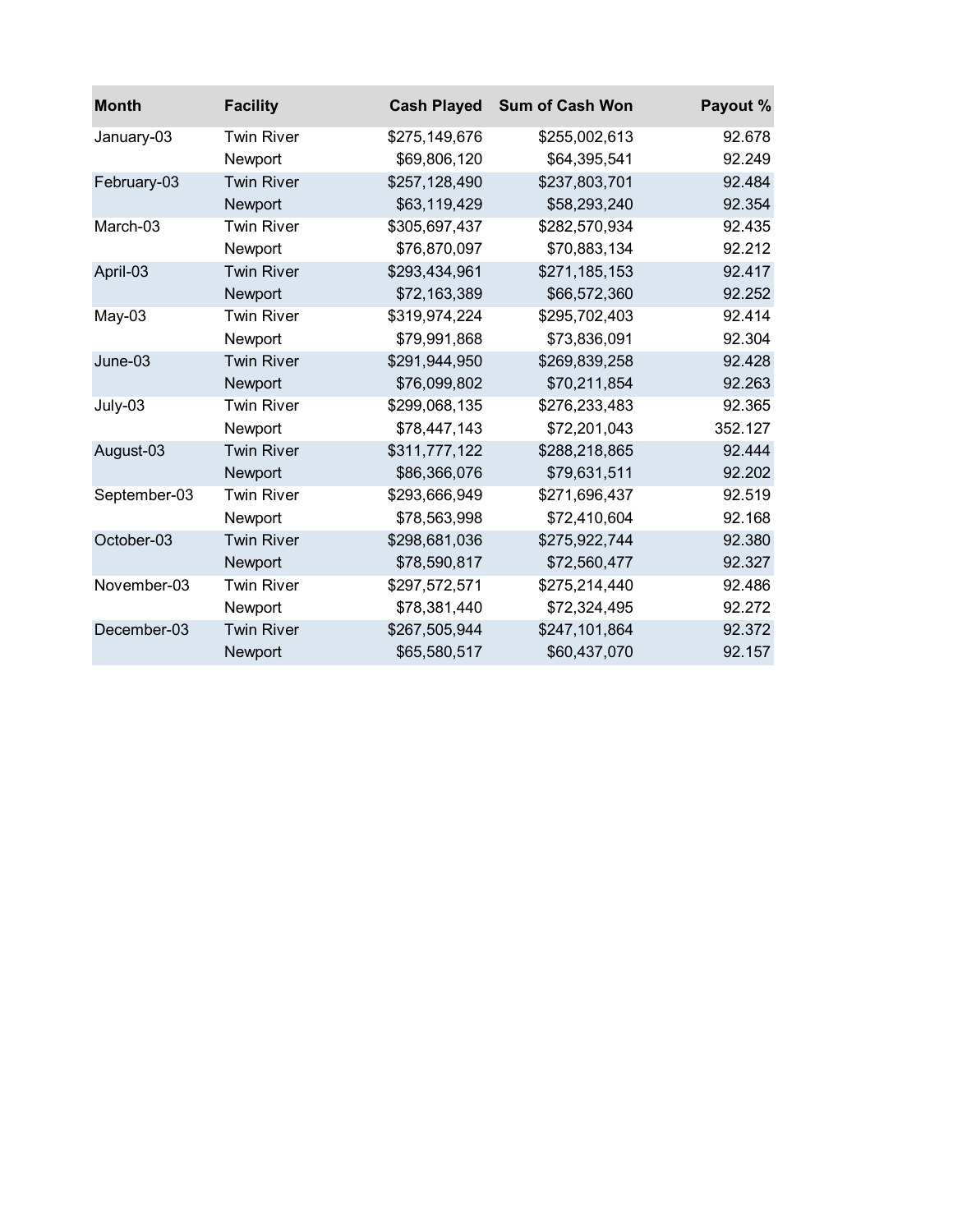| <b>Month</b> | <b>Facility</b>   | <b>Cash Played</b> | <b>Sum of Cash Won</b> | Payout % |
|--------------|-------------------|--------------------|------------------------|----------|
| January-04   | <b>Twin River</b> | \$297,133,090      | \$274,639,155          | 92.430   |
|              | Newport           | \$74,402,440       | \$68,525,493           | 92.101   |
| February-04  | <b>Twin River</b> | \$323,610,886      | \$298,941,443          | 92.377   |
|              | Newport           | \$81,049,927       | \$74,762,445           | 92.242   |
| March-04     | <b>Twin River</b> | \$333,007,542      | \$307,109,415          | 92.223   |
|              | Newport           | \$84,615,719       | \$77,967,348           | 92.143   |
| April-04     | <b>Twin River</b> | \$334,731,535      | \$308,794,297          | 92.251   |
|              | Newport           | \$84,711,908       | \$77,846,797           | 91.896   |
| May-04       | <b>Twin River</b> | \$345,734,376      | \$319,113,979          | 92.300   |
|              | Newport           | \$88,566,628       | \$81,413,731           | 91.924   |
| June-04      | <b>Twin River</b> | \$322,526,060      | \$297,627,308          | 92.280   |
|              | Newport           | \$82,610,768       | \$75,933,603           | 91.917   |
| July-04      | <b>Twin River</b> | \$362,379,527      | \$334,449,729          | 92.293   |
|              | Newport           | \$92,265,007       | \$84,754,493           | 91.860   |
| August-04    | <b>Twin River</b> | \$341,562,274      | \$314,965,353          | 92.213   |
|              | Newport           | \$88,614,921       | \$81,445,566           | 91.910   |
| September-04 | <b>Twin River</b> | \$322,271,306      | \$296,835,329          | 92.107   |
|              | Newport           | \$80,843,095       | \$74,331,645           | 91.946   |
| October-04   | <b>Twin River</b> | \$333,090,446      | \$306,949,845          | 92.152   |
|              | Newport           | \$83,026,962       | \$76,418,901           | 92.041   |
| November-04  | <b>Twin River</b> | \$323,166,229      | \$297,801,109          | 92.151   |
|              | Newport           | \$78,391,019       | \$72,136,856           | 92.022   |
| December-04  | <b>Twin River</b> | \$313,312,390      | \$288,953,788          | 92.225   |
|              | Newport           | \$74,119,747       | \$68,290,978           | 92.136   |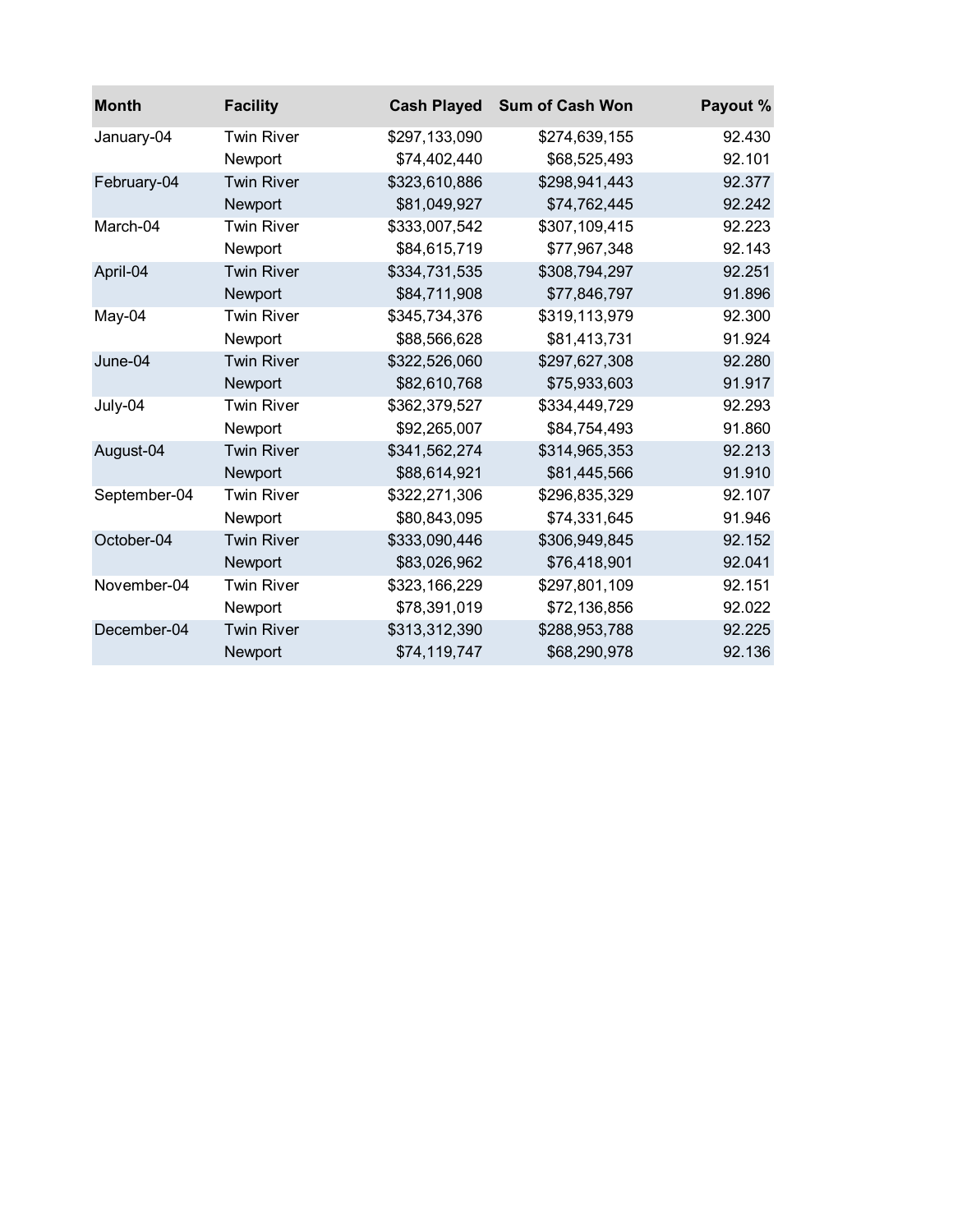| <b>Month</b> | <b>Facility</b>   | <b>Cash Played</b> | <b>Sum of Cash Won</b> | Payout % |
|--------------|-------------------|--------------------|------------------------|----------|
| January-05   | <b>Twin River</b> | \$311,031,920      | \$286,482,395          | 92.107   |
|              | Newport           | \$73,197,420       | \$67,284,424           | 91.922   |
| February-05  | <b>Twin River</b> | \$339,514,227      | \$313,121,695          | 92.226   |
|              | Newport           | \$81,301,146       | \$74,771,845           | 91.969   |
| March-05     | <b>Twin River</b> | \$362,528,793      | \$334,340,812          | 92.225   |
|              | Newport           | \$86,825,790       | \$79,972,552           | 92.107   |
| April-05     | <b>Twin River</b> | \$371,758,036      | \$342,382,551          | 92.098   |
|              | Newport           | \$89,067,074       | \$82,017,444           | 92.085   |
| May-05       | <b>Twin River</b> | \$384,144,192      | \$353,940,447          | 92.137   |
|              | Newport           | \$88,451,245       | \$81,308,641           | 91.925   |
| June-05      | <b>Twin River</b> | \$339,461,008      | \$312,418,910          | 92.034   |
|              | Newport           | \$79,969,205       | \$73,479,863           | 91.885   |
| July-05      | <b>Twin River</b> | \$370,433,499      | \$340,739,555          | 91.984   |
|              | Newport           | \$91,497,698       | \$84,239,797           | 92.068   |
| August-05    | <b>Twin River</b> | \$352,291,312      | \$324,417,484          | 92.088   |
|              | Newport           | \$85,132,970       | \$78,388,723           | 92.078   |
| September-05 | <b>Twin River</b> | \$339,185,936      | \$312,322,660          | 92.080   |
|              | Newport           | \$79,707,314       | \$73,177,858           | 91.808   |
| October-05   | <b>Twin River</b> | \$342,865,908      | \$315,105,513          | 91.903   |
|              | Newport           | \$75,421,716       | \$69,153,436           | 91.689   |
| November-05  | <b>Twin River</b> | \$341,391,331      | \$312,695,897          | 91.595   |
|              | Newport           | \$74,523,891       | \$68,694,426           | 92.178   |
| December-05  | <b>Twin River</b> | \$329,963,596      | \$303,198,580          | 91.888   |
|              | Newport           | \$67,694,213       | \$62,162,522           | 91.828   |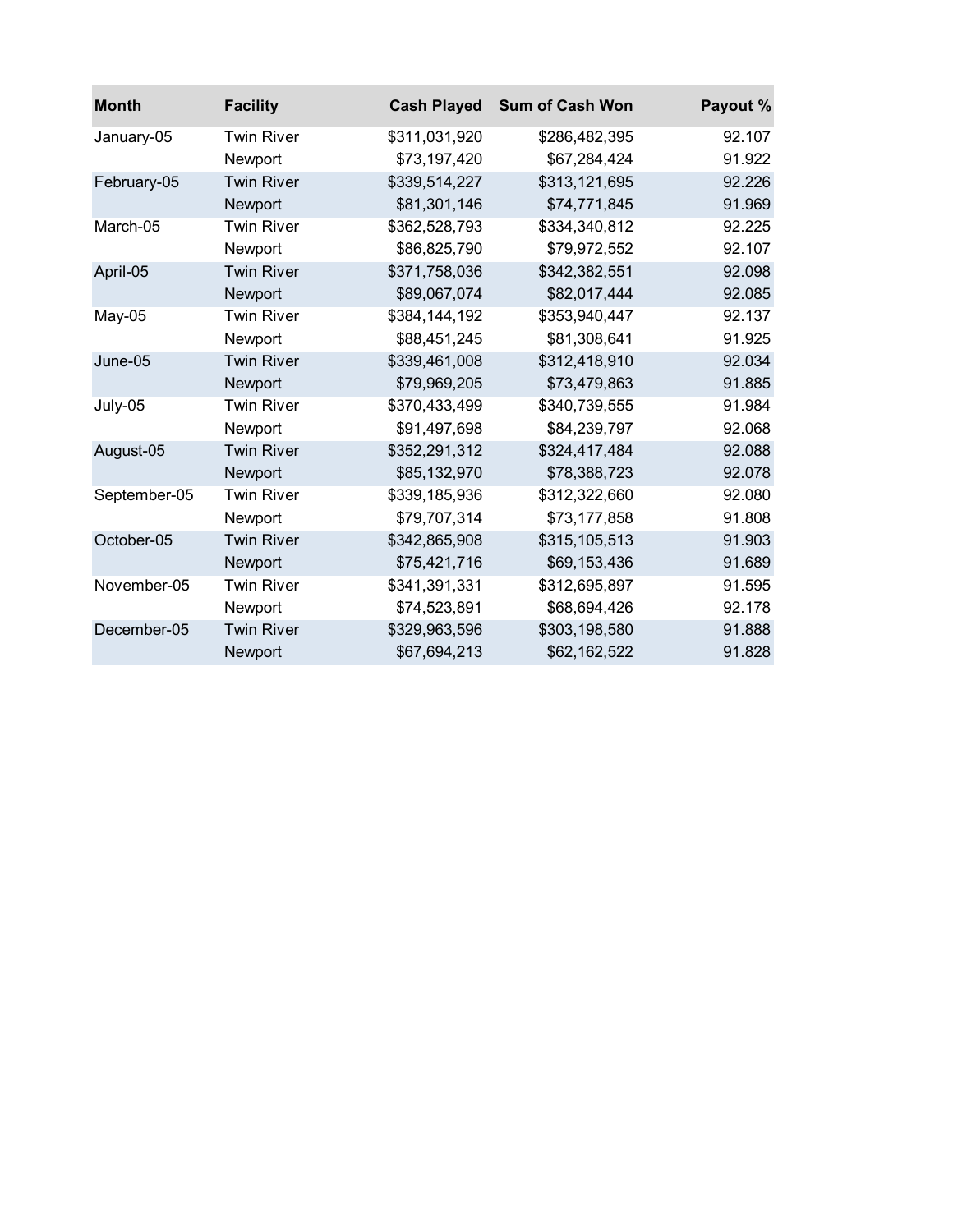| <b>Month</b> | <b>Facility</b>   | <b>Cash Played</b> | <b>Sum of Cash Won</b> | Payout % |
|--------------|-------------------|--------------------|------------------------|----------|
| January-06   | <b>Twin River</b> | \$358,514,093      | \$328,755,954          | 91.700   |
|              | Newport           | \$75,320,390       | \$69,138,237           | 91.792   |
| February-06  | <b>Twin River</b> | \$335,315,222      | \$307,410,205          | 91.678   |
|              | Newport           | \$73,874,746       | \$67,642,987           | 91.564   |
| March-06     | <b>Twin River</b> | \$376,517,539      | \$345,509,957          | 91.765   |
|              | Newport           | \$82,714,797       | \$75,976,031           | 91.853   |
| April-06     | <b>Twin River</b> | \$353,783,122      | \$324,336,512          | 91.677   |
|              | Newport           | \$83,567,396       | \$76,723,076           | 91.810   |
| $May-06$     | <b>Twin River</b> | \$332,206,779      | \$304,840,682          | 91.762   |
|              | Newport           | \$82,120,297       | \$75,374,367           | 91.785   |
| June-06      | <b>Twin River</b> | \$318,061,879      | \$291,623,142          | 91.688   |
|              | Newport           | \$81,916,672       | \$75,042,675           | 91.609   |
| July-06      | <b>Twin River</b> | \$334,730,122      | \$306,544,100          | 91.579   |
|              | Newport           | \$83,029,145       | \$76,160,960           | 91.728   |
| August-06    | <b>Twin River</b> | \$308,352,560      | \$282,280,466          | 91.545   |
|              | Newport           | \$75,765,141       | \$69,333,660           | 91.511   |
| September-06 | <b>Twin River</b> | \$318,838,781      | \$291,316,536          | 91.368   |
|              | Newport           | \$79,019,336       | \$72,405,871           | 91.631   |
| October-06   | <b>Twin River</b> | \$299,360,335      | \$273,337,318          | 91.307   |
|              | Newport           | \$72,892,937       | \$66,641,163           | 91.423   |
| November-06  | <b>Twin River</b> | \$298,582,268      | \$273,177,036          | 91.491   |
|              | Newport           | \$69,920,335       | \$64,208,720           | 91.831   |
| December-06  | <b>Twin River</b> | \$293,411,299      | \$268,579,238          | 91.537   |
|              | Newport           | \$69,038,292       | \$63,145,632           | 91.465   |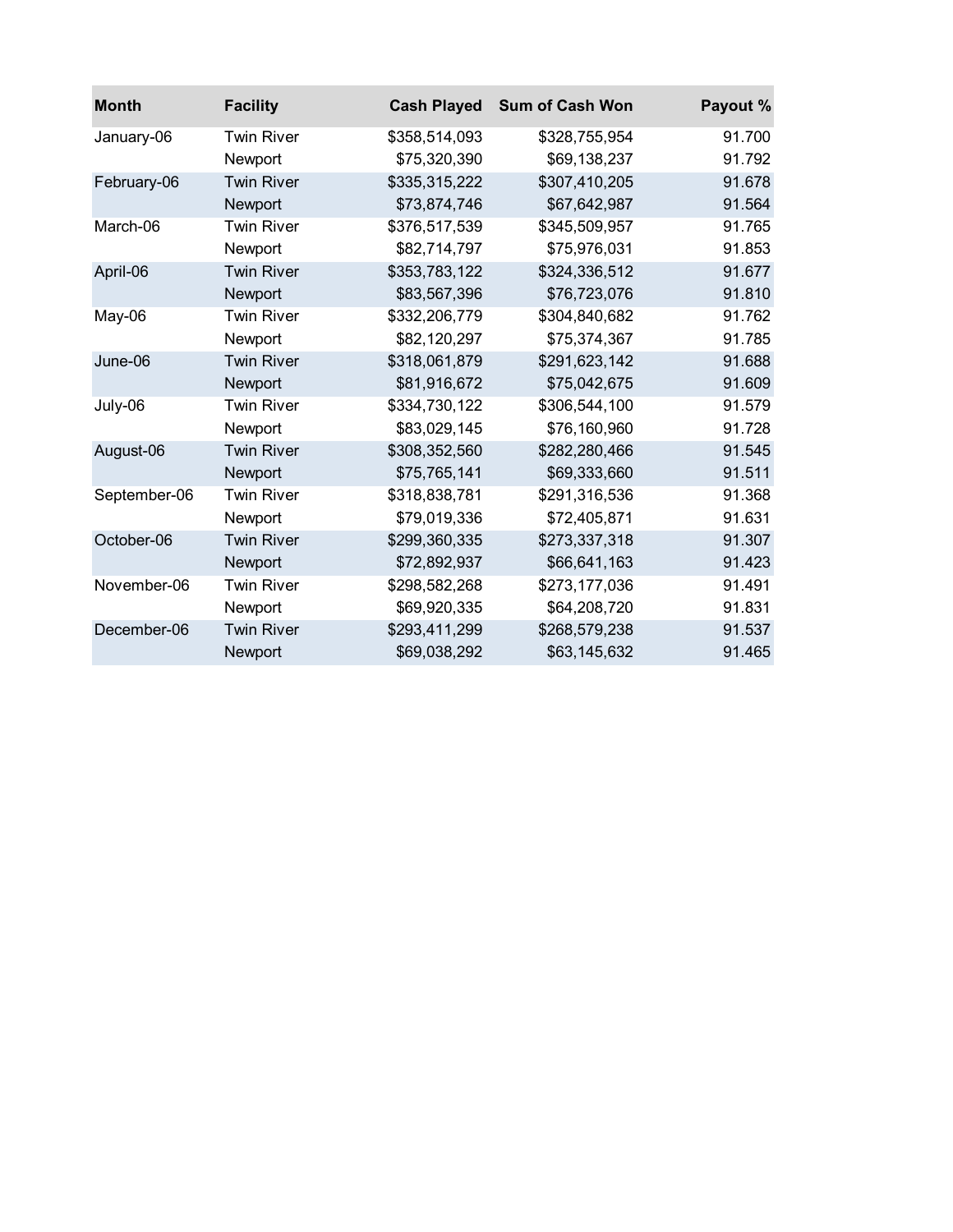| <b>Month</b> | <b>Facility</b>   | <b>Cash Played</b> | <b>Sum of Cash Won</b> | Payout % |
|--------------|-------------------|--------------------|------------------------|----------|
| January-07   | <b>Twin River</b> | \$304,569,878      | \$278,659,222          | 91.493   |
|              | Newport           | \$67,926,871       | \$62,184,819           | 91.547   |
| February-07  | <b>Twin River</b> | \$291,808,039      | \$266,727,738          | 91.405   |
|              | Newport           | \$68,407,134       | \$62,680,090           | 91.628   |
| March-07     | <b>Twin River</b> | \$352,037,410      | \$319,868,758          | 90.862   |
|              | Newport           | \$79,397,922       | \$72,736,688           | 91.610   |
| April-07     | <b>Twin River</b> | \$392,025,204      | \$357,245,779          | 91.128   |
|              | Newport           | \$72,168,095       | \$65,958,792           | 91.396   |
| May-07       | <b>Twin River</b> | \$381,134,175      | \$346,928,070          | 91.025   |
|              | Newport           | \$73,898,013       | \$67,649,349           | 91.544   |
| June-07      | <b>Twin River</b> | \$363,526,629      | \$330,965,460          | 91.043   |
|              | Newport           | \$72,344,091       | \$66,143,185           | 91.429   |
| July-07      | <b>Twin River</b> | \$375,126,472      | \$341,084,249          | 90.925   |
|              | Newport           | \$75,672,235       | \$69,239,311           | 91.499   |
| August-07    | <b>Twin River</b> | \$369,514,783      | \$336,225,175          | 90.991   |
|              | Newport           | \$75,219,064       | \$68,683,603           | 91.311   |
| September-07 | <b>Twin River</b> | \$358,896,694      | \$325,793,449          | 90.776   |
|              | Newport           | \$71,980,991       | \$65,749,273           | 91.343   |
| October-07   | <b>Twin River</b> | \$340,049,942      | \$308,583,690          | 90.747   |
|              | Newport           | \$66,488,536       | \$60,588,504           | 91.126   |
| November-07  | <b>Twin River</b> | \$333,850,656      | \$302,776,555          | 90.692   |
|              | Newport           | \$65,181,665       | \$59,395,634           | 91.123   |
| December-07  | <b>Twin River</b> | \$308,438,125      | \$279,872,992          | 90.739   |
|              | Newport           | \$60,250,489       | \$55,158,962           | 91.549   |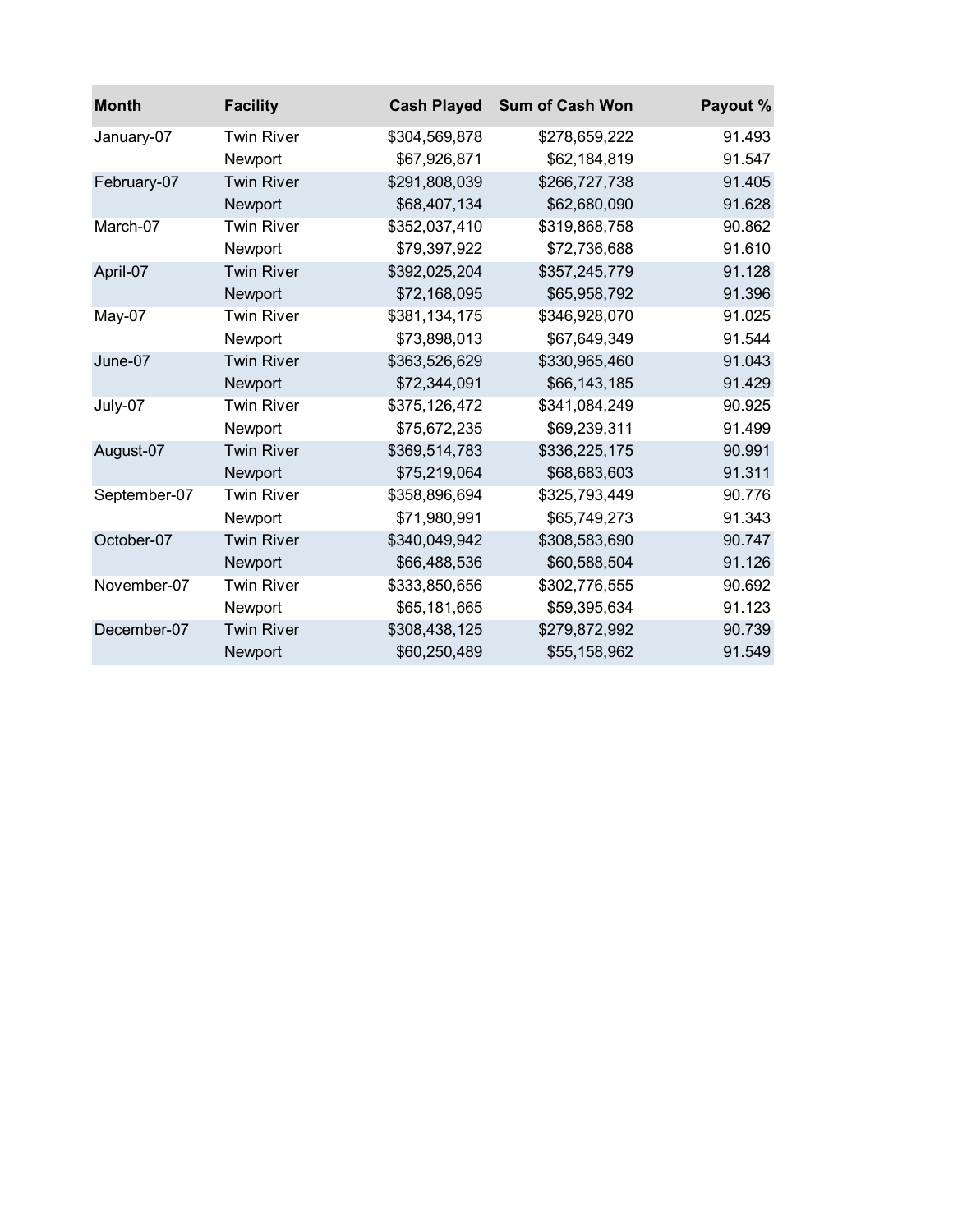| <b>Month</b> | <b>Facility</b>   | <b>Cash Played</b> | <b>Sum of Cash Won</b> | Payout % |
|--------------|-------------------|--------------------|------------------------|----------|
| January-08   | <b>Twin River</b> | \$371,553,916      | \$338,074,625          | 90.989   |
|              | Newport           | \$64,527,233       | \$59,046,358           | 91.506   |
| February-08  | <b>Twin River</b> | \$399,082,465      | \$363,501,153          | 91.084   |
|              | Newport           | \$68,712,746       | \$62,589,922           | 91.089   |
| March-08     | <b>Twin River</b> | \$426,607,675      | \$389,010,779          | 91.187   |
|              | Newport           | \$68,440,128       | \$61,685,437           | 90.131   |
| April-08     | <b>Twin River</b> | \$395,252,414      | \$360,463,902          | 91.198   |
|              | Newport           | \$63,297,660       | \$57,709,396           | 91.171   |
| May-08       | <b>Twin River</b> | \$439,142,735      | \$400,497,179          | 91.200   |
|              | Newport           | \$68,701,029       | \$62,505,025           | 90.981   |
| June-08      | <b>Twin River</b> | \$338,716,386      | \$309,068,820          | 91.247   |
|              | Newport           | \$51,931,755       | \$47,183,604           | 90.857   |
| July-08      | <b>Twin River</b> | \$388,692,774      | \$354,034,718          | 91.083   |
|              | Newport           | \$60,899,689       | \$55,381,018           | 90.938   |
| August-08    | <b>Twin River</b> | \$417,785,473      | \$381,382,892          | 91.287   |
|              | Newport           | \$62,646,473       | \$56,837,424           | 90.727   |
| September-08 | <b>Twin River</b> | \$349,586,835      | \$319,129,845          | 91.288   |
|              | Newport           | \$59,902,151       | \$54,409,807           | 90.831   |
| October-08   | <b>Twin River</b> | \$358,208,607      | \$326,907,890          | 91.262   |
|              | Newport           | \$61,121,279       | \$55,524,699           | 90.843   |
| November-08  | <b>Twin River</b> | \$368,223,877      | \$335,759,548          | 91.184   |
|              | Newport           | \$53,925,757       | \$49,074,589           | 91.004   |
| December-08  | <b>Twin River</b> | \$323,537,799      | \$295,489,053          | 91.331   |
|              | Newport           | \$46,952,601       | \$42,623,579           | 90.780   |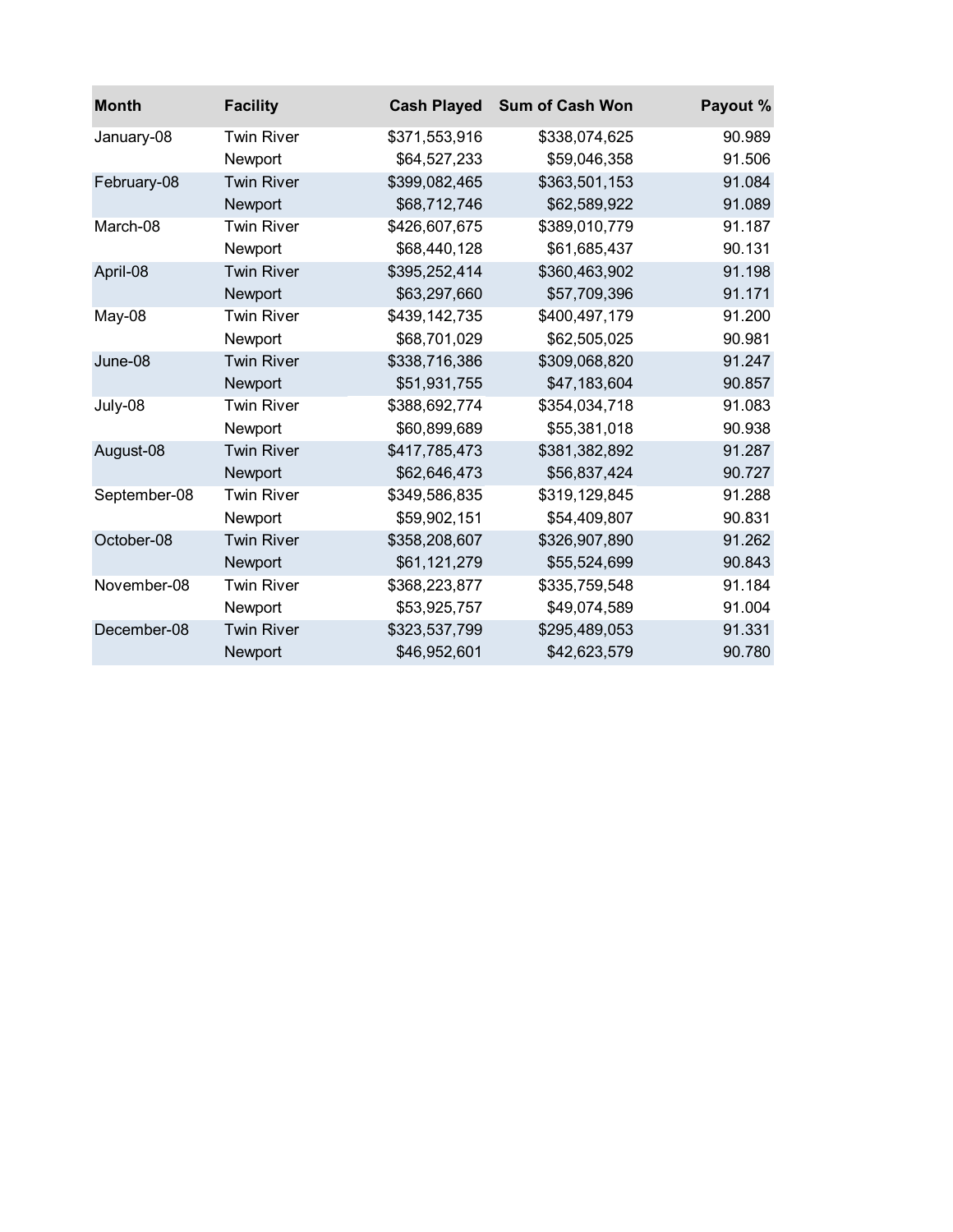| <b>Month</b> | <b>Facility</b>   | <b>Cash Played</b> | <b>Sum of Cash Won</b> | Payout % |
|--------------|-------------------|--------------------|------------------------|----------|
| January-09   | <b>Twin River</b> | \$375,603,518      | \$342,874,876          | 91.286   |
|              | Newport           | \$51,388,138       | \$46,703,282           | 90.883   |
| February-09  | <b>Twin River</b> | \$379,342,308      | \$345,421,698          | 91.058   |
|              | Newport           | \$56,509,403       | \$51,259,676           | 90.710   |
| March-09     | <b>Twin River</b> | \$406,653,942      | \$370,692,357          | 91.157   |
|              | Newport           | \$58,443,261       | \$52,974,229           | 90.642   |
| April-09     | <b>Twin River</b> | \$392,458,517      | \$357,842,100          | 91.180   |
|              | Newport           | \$56,007,430       | \$50,865,544           | 90.819   |
| May-09       | <b>Twin River</b> | \$427,940,987      | \$390,365,202          | 91.219   |
|              | Newport           | \$59,385,722       | \$54,027,502           | 90.977   |
| June-09      | <b>Twin River</b> | \$381,320,041      | \$347,077,221          | 91.020   |
|              | Newport           | \$54,904,760       | \$49,972,862           | 91.020   |
| July-09      | <b>Twin River</b> | \$401,620,098      | \$365,744,030          | 91.067   |
|              | Newport           | \$59,307,718       | \$53,744,871           | 90.620   |
| August-09    | <b>Twin River</b> | \$393,637,127      | \$358,724,341          | 91.131   |
|              | Newport           | \$61,647,716       | \$55,881,484           | 90.646   |
| September-09 | <b>Twin River</b> | \$361,214,603      | \$329,156,486          | 91.125   |
|              | Newport           | \$54,475,415       | \$49,272,667           | 90.449   |
| October-09   | <b>Twin River</b> | \$387,340,783      | \$353,125,597          | 91.167   |
|              | Newport           | \$54,482,854       | \$49,508,385           | 90.870   |
| November-09  | <b>Twin River</b> | \$379,462,978      | \$346,606,928          | 91.341   |
|              | Newport           | \$46,140,963       | \$41,988,926           | 91.001   |
| December-09  | <b>Twin River</b> | \$358,963,779      | \$328,068,297          | 91.393   |
|              | Newport           | \$42,706,797       | \$38,715,600           | 90.654   |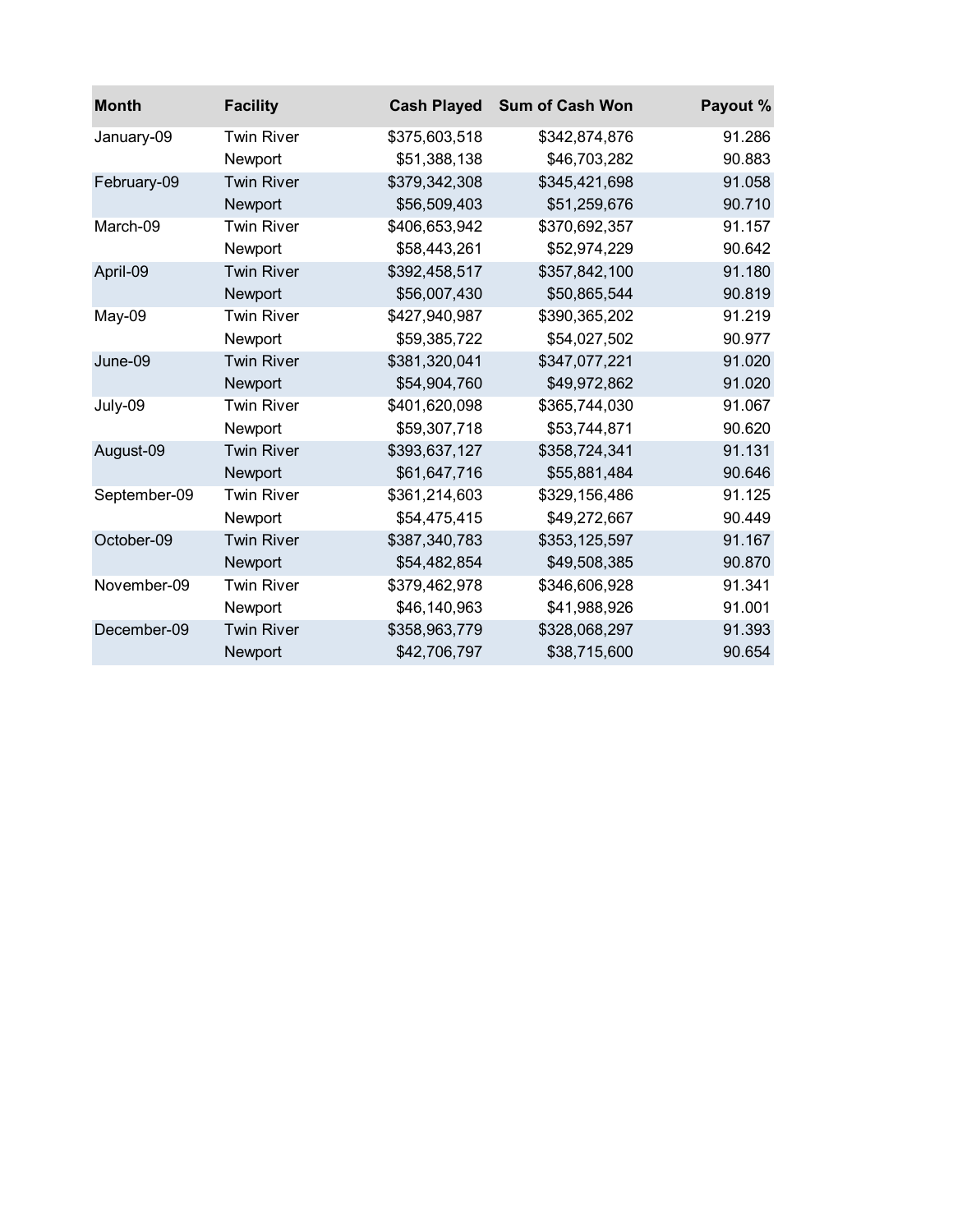| <b>Month</b> | <b>Facility</b>   | <b>Cash Played</b> | <b>Sum of Cash Won</b> | Payout % |
|--------------|-------------------|--------------------|------------------------|----------|
| January-10   | <b>Twin River</b> | \$410,505,773      | \$375,153,819          | 91.388   |
|              | Newport           | \$45,718,245       | \$41,345,928           | 90.436   |
| February-10  | <b>Twin River</b> | \$409,679,599      | \$373,976,985          | 91.285   |
|              | Newport           | \$36,639,484       | \$33,252,060           | 90.755   |
| March-10     | <b>Twin River</b> | \$435,142,016      | \$396,933,053          | 91.219   |
|              | Newport           | \$34,276,279       | \$31,083,923           | 90.686   |
| April-10     | <b>Twin River</b> | \$438,815,708      | \$401,173,534          | 91.422   |
|              | Newport           | \$42,205,869       | \$38,247,130           | 90.620   |
| $May-10$     | <b>Twin River</b> | \$452,739,350      | \$414,118,801          | 91.470   |
|              | Newport           | \$44,120,734       | \$39,943,208           | 90.532   |
| $June-10$    | <b>Twin River</b> | \$401,476,178      | \$367,199,229          | 91.462   |
|              | Newport           | \$49,775,044       | \$45,324,240           | 91.058   |
| July-10      | <b>Twin River</b> | \$456,886,249      | \$417,523,716          | 91.385   |
|              | Newport           | \$56,671,211       | \$51,468,486           | 90.819   |
| August-10    | <b>Twin River</b> | \$427,130,275      | \$389,916,547          | 91.287   |
|              | Newport           | \$52,662,279       | \$47,849,103           | 90.860   |
| September-10 | <b>Twin River</b> | \$397,531,602      | \$362,445,836          | 91.174   |
|              | Newport           | \$49,608,873       | \$45,228,967           | 91.171   |
| October-10   | <b>Twin River</b> | \$431,857,648      | \$394,528,220          | 91.356   |
|              | Newport           | \$49,470,522       | \$44,981,661           | 90.926   |
| November-10  | <b>Twin River</b> | \$416,525,881      | \$380,429,566          | 91.334   |
|              | Newport           | \$47,167,097       | \$42,795,704           | 90.732   |
| December-10  | <b>Twin River</b> | \$399,419,369      | \$365,585,047          | 91.529   |
|              | Newport           | \$40,736,262       | \$37,063,537           | 90.984   |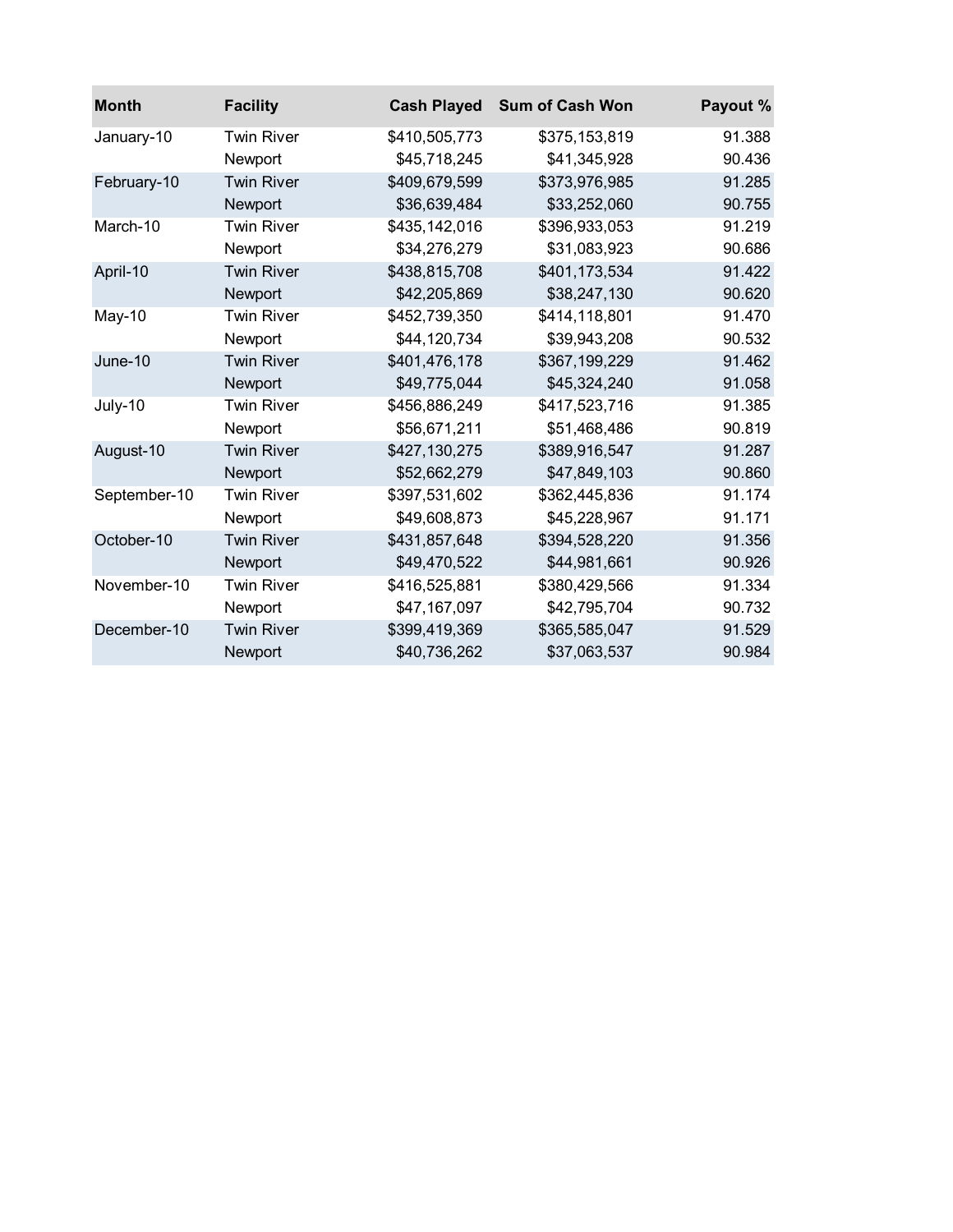| <b>Month</b> | <b>Facility</b>   | <b>Cash Played</b> | <b>Sum of Cash Won</b> | Payout % |
|--------------|-------------------|--------------------|------------------------|----------|
| January-11   | <b>Twin River</b> | \$414,248,391      | \$378,897,503          | 91.466   |
|              | Newport           | \$42,609,662       | \$38,591,103           | 90.569   |
| February-11  | <b>Twin River</b> | \$452,484,691      | \$413,821,229          | 91.455   |
|              | Newport           | \$45,079,547       | \$40,965,830           | 90.875   |
| March-11     | <b>Twin River</b> | \$507,585,116      | \$463,803,604          | 91.375   |
|              | Newport           | \$49,417,680       | \$44,819,727           | 90.696   |
| April-11     | <b>Twin River</b> | \$498,955,596      | \$455,810,291          | 91.353   |
|              | Newport           | \$50,403,114       | \$45,728,506           | 90.726   |
| May-11       | <b>Twin River</b> | \$491,353,064      | \$449,722,180          | 91.527   |
|              | Newport           | \$49,381,529       | \$44,943,560           | 91.013   |
| June-11      | <b>Twin River</b> | \$442,051,001      | \$403,307,148          | 91.235   |
|              | Newport           | \$44,389,890       | \$40,419,122           | 91.055   |
| July-11      | <b>Twin River</b> | \$499,684,899      | \$455,854,213          | 91.228   |
|              | Newport           | \$51,979,226       | \$47,176,213           | 90.760   |
| August-11    | <b>Twin River</b> | \$451,077,142      | \$412,279,598          | 91.399   |
|              | Newport           | \$45,789,940       | \$41,425,702           | 90.469   |
| September-11 | <b>Twin River</b> | \$457,760,878      | \$418,189,273          | 91.355   |
|              | Newport           | \$52,123,904       | \$47,564,407           | 91.253   |
| October-11   | <b>Twin River</b> | \$462,186,928      | \$422,933,758          | 91.507   |
|              | Newport           | \$50,257,440       | \$45,605,730           | 90.744   |
| November-11  | <b>Twin River</b> | \$441,388,053      | \$403,203,533          | 91.349   |
|              | Newport           | \$46,830,901       | \$42,633,990           | 91.038   |
| December-11  | <b>Twin River</b> | \$450,040,143      | \$411,932,906          | 91.532   |
|              | Newport           | \$45,611,971       | \$41,477,070           | 90.935   |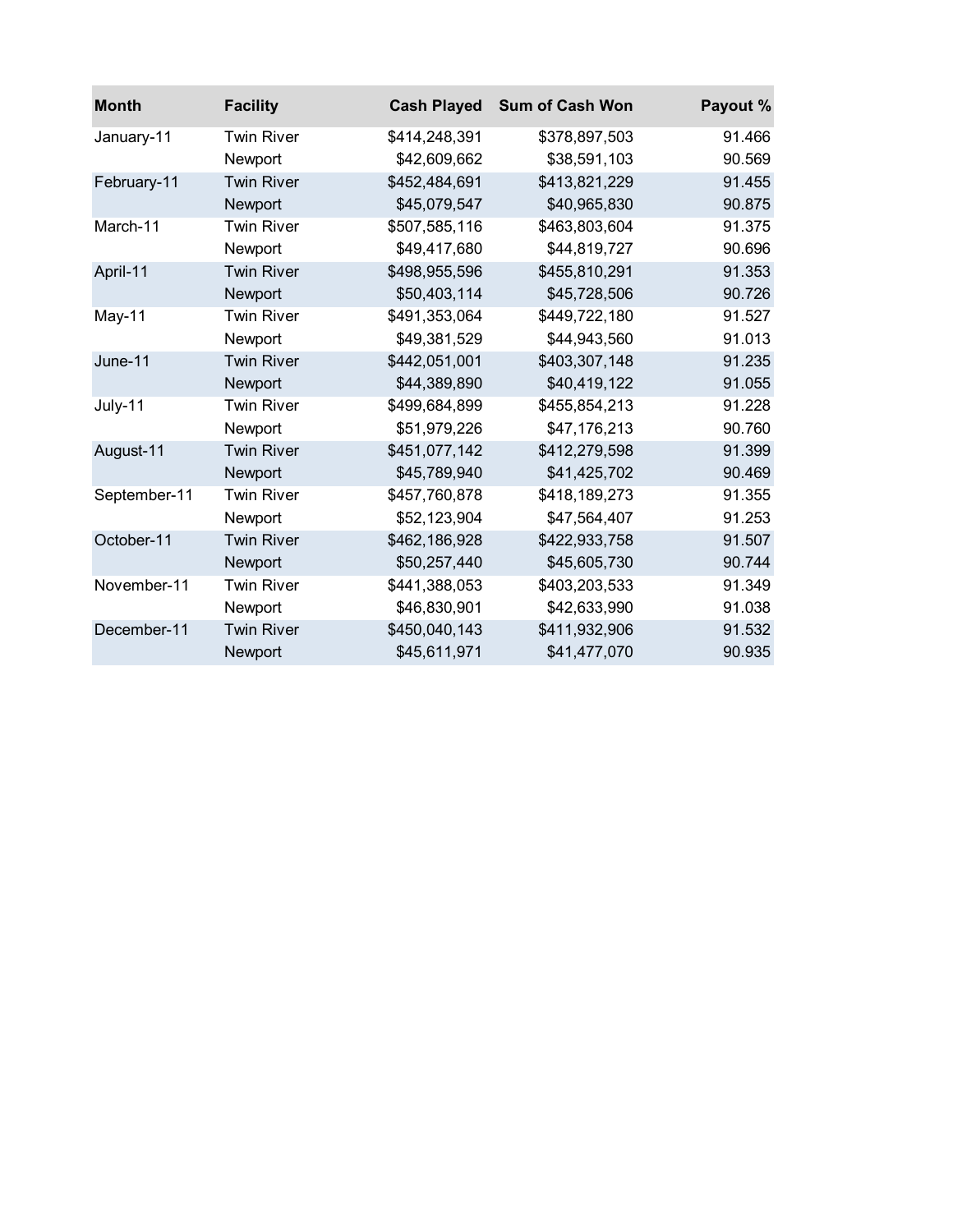| <b>Month</b> | <b>Facility</b>   | <b>Cash Played</b> | <b>Sum of Cash Won</b> | Payout % |
|--------------|-------------------|--------------------|------------------------|----------|
| January-12   | <b>Twin River</b> | \$446,138,409      | \$408,479,755          | 91.559   |
|              | Newport           | \$45,479,608       | \$41,384,705           | 90.996   |
| February-12  | <b>Twin River</b> | \$505,329,504      | \$462,605,020          | 91.545   |
|              | Newport           | \$52,186,161       | \$47,444,221           | 90.913   |
| March-12     | <b>Twin River</b> | \$556,587,759      | \$509,286,724          | 91.502   |
|              | Newport           | \$54,336,513       | \$49,411,661           | 90.936   |
| April-12     | <b>Twin River</b> | \$508,643,493      | \$465,196,447          | 91.458   |
|              | Newport           | \$52,641,030       | \$47,936,462           | 91.063   |
| $May-12$     | <b>Twin River</b> | \$496,151,646      | \$453,848,441          | 91.474   |
|              | Newport           | \$52,935,151       | \$48,092,820           | 90.852   |
| June-12      | <b>Twin River</b> | \$494,912,339      | \$452,150,475          | 91.360   |
|              | Newport           | \$46,379,637       | \$42,118,531           | 90.813   |
| July-12      | <b>Twin River</b> | \$501,107,595      | \$457,555,243          | 91.309   |
|              | Newport           | \$52,641,829       | \$47,836,104           | 90.871   |
| August-12    | <b>Twin River</b> | \$478,395,931      | \$436,931,080          | 91.333   |
|              | Newport           | \$49,931,655       | \$45,250,435           | 90.625   |
| September-12 | <b>Twin River</b> | \$477,337,626      | \$435,795,052          | 91.297   |
|              | Newport           | \$49,895,409       | \$45,282,274           | 90.754   |
| October-12   | <b>Twin River</b> | \$460,641,987      | \$420,438,517          | 91.272   |
|              | Newport           | \$44,667,553       | \$40,573,223           | 90.834   |
| November-12  | <b>Twin River</b> | \$462,202,366      | \$422,749,424          | 91.464   |
|              | Newport           | \$42,826,700       | \$38,928,747           | 90.898   |
| December-12  | <b>Twin River</b> | \$462,632,699      | \$423,745,791          | 91.594   |
|              | Newport           | \$42,541,764       | \$38,735,042           | 91.052   |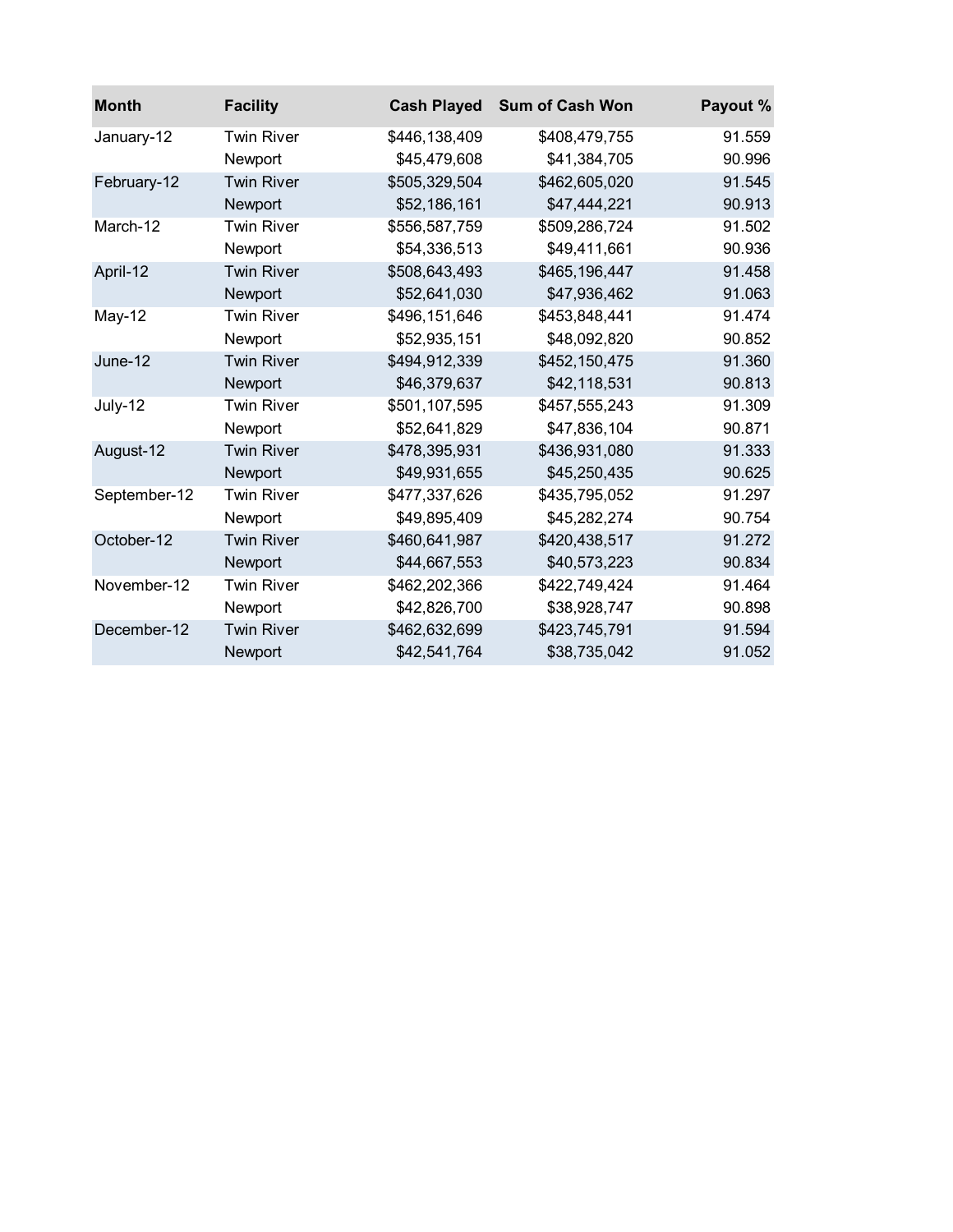| <b>Month</b> | <b>Facility</b>   | <b>Cash Played</b> | <b>Sum of Cash Won</b> | Payout % |
|--------------|-------------------|--------------------|------------------------|----------|
| January-13   | <b>Twin River</b> | \$445,409,227      | \$407,446,446          | 91.477   |
|              | Newport           | \$42,409,619       | \$38,528,300           | 90.848   |
| February-13  | <b>Twin River</b> | \$445,170,699      | \$407,126,685          | 91.450   |
|              | Newport           | \$41,903,352       | \$38,832,092           | 92.670   |
| March-13     | <b>Twin River</b> | \$565,426,680      | \$517,169,612          | 91.470   |
|              | Newport           | \$60,652,703       | \$57,395,987           | 94.630   |
| April-13     | <b>Twin River</b> | \$514,562,181      | \$470,641,810          | 91.460   |
|              | Newport           | \$61,561,777       | \$56,595,707           | 91.930   |
| $May-13$     | <b>Twin River</b> | \$516,660,537      | \$472,332,238          | 91.420   |
|              | Newport           | \$53,577,314       | \$49,885,370           | 93.110   |
| June-13      | <b>Twin River</b> | \$480,169,624      | \$441,671,447          | 91.982   |
|              | Newport           | \$45,342,444       | \$41,221,392           | 90.911   |
| July-13      | <b>Twin River</b> | \$484,729,061      | \$443,437,649          | 91.480   |
|              | Newport           | \$51,871,783       | \$47,205,060           | 91.000   |
| August-13    | <b>Twin River</b> | \$493,777,026      | \$448,841,241          | 90.900   |
|              | Newport           | \$50,745,330       | \$47,094,891           | 92.806   |
| September-13 | <b>Twin River</b> | \$450,737,656      | \$410,836,199          | 91.148   |
|              | Newport           | \$43,185,637       | \$39,251,472           | 90.890   |
| October-13   | <b>Twin River</b> | \$437,634,293      | \$398,230,514          | 90.996   |
|              | Newport           | \$42,299,913       | \$38,452,333           | 90.904   |
| November-13  | <b>Twin River</b> | \$445,837,182      | \$405,392,496          | 90.928   |
|              | Newport           | \$42,577,388       | \$38,789,482           | 91.103   |
| December-13  | <b>Twin River</b> | \$410,648,382      | \$373,867,244          | 91.043   |
|              | Newport           | \$41,636,141       | \$37,912,305           | 91.056   |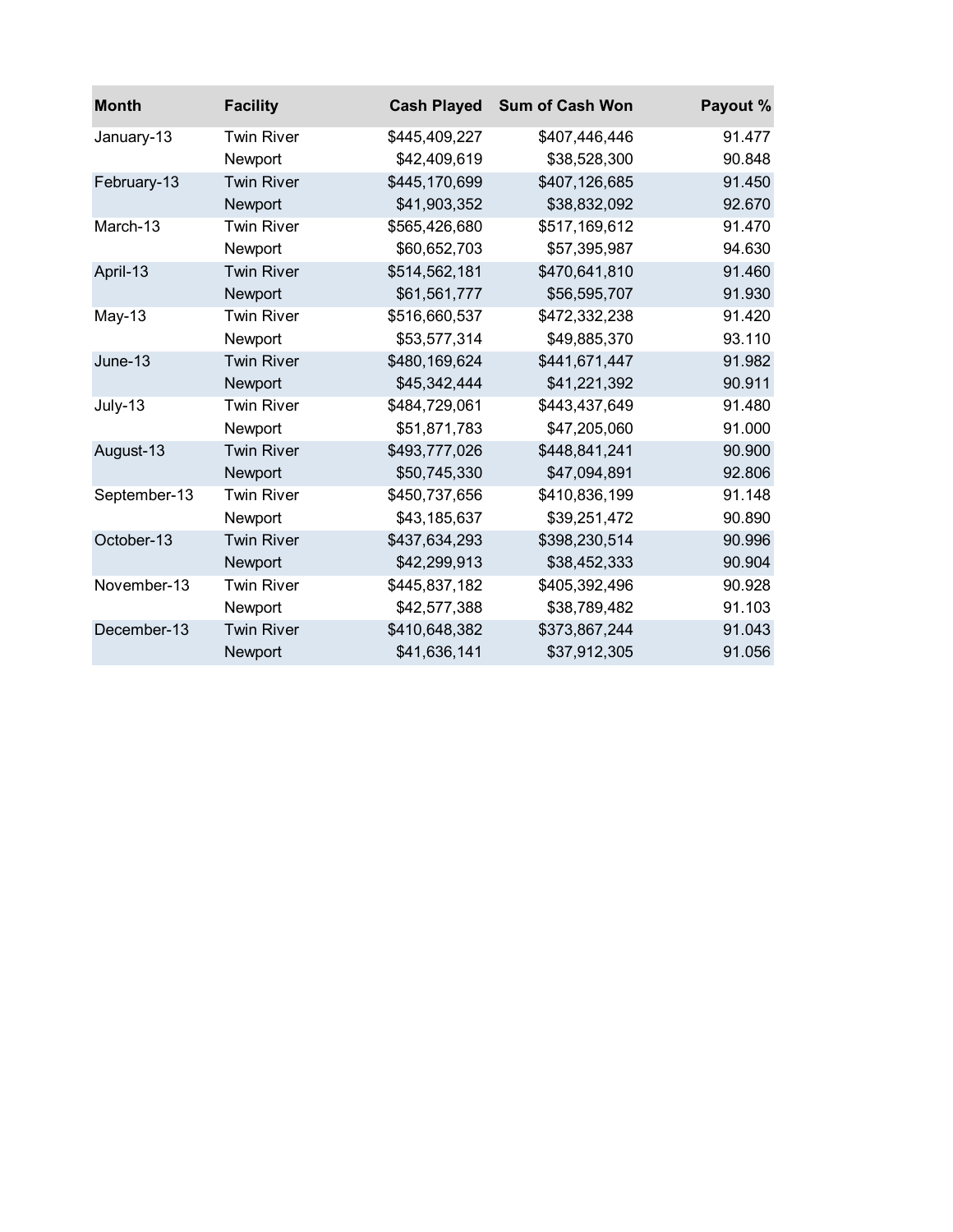| <b>Month</b> | <b>Facility</b>   | <b>Cash Played</b> | <b>Sum of Cash Won</b> | Payout % |
|--------------|-------------------|--------------------|------------------------|----------|
| January-14   | <b>Twin River</b> | \$415,327,656      | \$378,191,056          | 91.058   |
|              | Newport           | \$40,590,797       | \$37,122,203           | 91.455   |
| February-14  | <b>Twin River</b> | \$425,730,808      | \$386,913,251          | 90.882   |
|              | Newport           | \$43,948,544       | \$39,816,106           | 90.597   |
| March-14     | <b>Twin River</b> | \$512,690,099      | \$465,836,762          | 90.861   |
|              | Newport           | \$51,589,618       | \$47,024,714           | 91.152   |
| April-14     | <b>Twin River</b> | \$453,520,877      | \$412,053,889          | 90.857   |
|              | Newport           | \$48,037,991       | \$43,654,475           | 90.875   |
| May-14       | <b>Twin River</b> | \$480,471,391      | \$433,514,740          | 90.227   |
|              | Newport           | \$49,652,231       | \$45,066,588           | 90.764   |
| June-14      | <b>Twin River</b> | \$442,092,411      | \$401,971,459          | 90.925   |
|              | Newport           | \$46,631,394       | \$42,352,435           | 90.824   |
| July-14      | <b>Twin River</b> | \$469,287,086      | \$425,923,303          | 90.760   |
|              | Newport           | \$52,103,105       | \$47,284,314           | 90.751   |
| August-14    | <b>Twin River</b> | \$509,180,315      | \$462,576,009          | 90.847   |
|              | Newport           | \$55,330,020       | \$50,173,267           | 90.680   |
| September-14 | <b>Twin River</b> | \$446,452,342      | \$405,460,110          | 90.818   |
|              | Newport           | \$47,452,892       | \$43,246,839           | 91.136   |
| October-14   | <b>Twin River</b> | \$451,281,603      | \$410,496,992          | 90.962   |
|              | Newport           | \$48,318,459       | \$43,996,733           | 90.994   |
| November-14  | <b>Twin River</b> | \$431,802,644      | \$392,088,179          | 90.803   |
|              | Newport           | \$45,265,582       | \$41,408,638           | 91.479   |
| December-14  | <b>Twin River</b> | \$437,216,531      | \$397,818,337          | 90.989   |
|              | Newport           | \$43,427,022       | \$39,492,126           | 90.939   |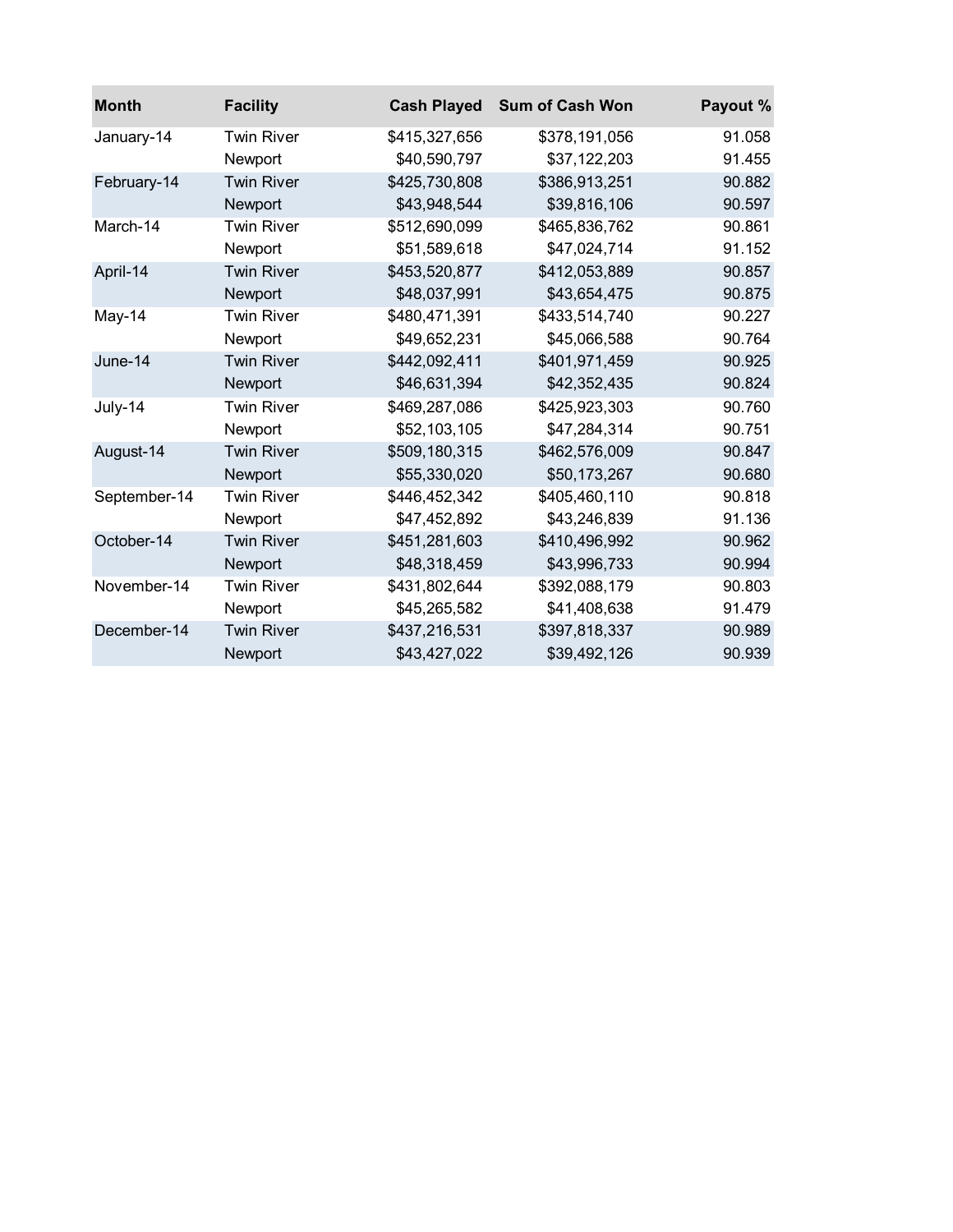| <b>Month</b> | <b>Facility</b>   | <b>Cash Played</b> | <b>Sum of Cash Won</b> | Payout % |
|--------------|-------------------|--------------------|------------------------|----------|
| January-15   | <b>Twin River</b> | \$412,635,930      | \$374,764,918          | 90.822   |
|              | Newport           | \$41,117,921       | \$37,425,906           | 91.021   |
| February-15  | <b>Twin River</b> | \$392,646,750      | \$357,038,547          | 90.931   |
|              | Newport           | \$41,102,478       | \$37,242,787           | 90.610   |
| March-15     | <b>Twin River</b> | \$517,918,800      | \$470,706,087          | 90.884   |
|              | Newport           | \$51,570,388       | \$46,824,479           | 90.797   |
| April-15     | <b>Twin River</b> | \$499,925,568      | \$454,568,970          | 90.927   |
|              | Newport           | \$49,148,783       | \$44,532,770           | 90.608   |
| May-15       | <b>Twin River</b> | \$518,962,986      | \$471,449,515          | 90.845   |
|              | Newport           | \$48,286,737       | \$43,816,065           | 90.741   |
| June-15      | <b>Twin River</b> | \$529,425,027      | \$480,999,008          | 90.853   |
|              | Newport           | \$41,602,837       | \$37,966,117           | 91.258   |
| July-15      | <b>Twin River</b> | \$465,760,972      | \$424,212,399          | 91.079   |
|              | Newport           | \$49,429,467       | \$44,988,542           | 91.016   |
| August-15    | <b>Twin River</b> | \$466,213,917      | \$424,377,811          | 91.026   |
|              | Newport           | \$47,774,518       | \$43,613,953           | 91.291   |
| September-15 | <b>Twin River</b> | \$429,993,481      | \$391,425,148          | 91.030   |
|              | Newport           | \$45,357,909       | \$41,230,514           | 90.900   |
| October-15   | <b>Twin River</b> | \$445,270,288      | \$404,909,928          | 90.936   |
|              | Newport           | \$45,606,730       | \$41,501,300           | 90.998   |
| November-15  | <b>Twin River</b> | \$429,871,654      | \$391,319,806          | 91.032   |
|              | Newport           | \$45,147,047       | \$41,141,879           | 91.129   |
| December-15  | <b>Twin River</b> | \$441,199,122      | \$401,881,954          | 91.089   |
|              | Newport           | \$42,458,445       | \$38,566,546           | 90.834   |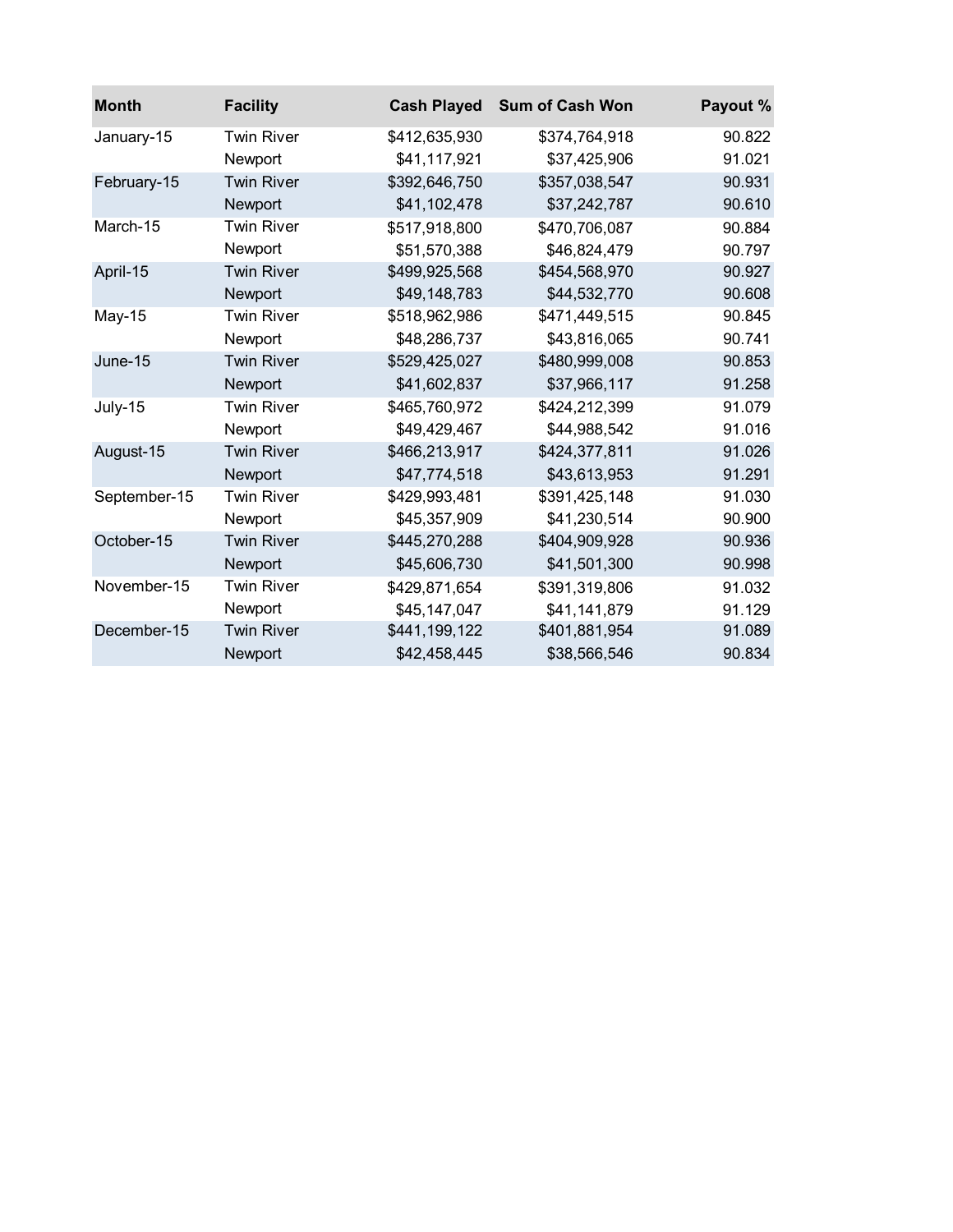| <b>Month</b> | <b>Facility</b>   | <b>Cash Played</b> | <b>Sum of Cash Won</b> | Payout % |
|--------------|-------------------|--------------------|------------------------|----------|
| January-16   | <b>Twin River</b> | \$436,635,698      | \$397,084,140          | 90.942   |
|              | Newport           | \$43,678,836       | \$39,681,257           | 90.848   |
| February-16  | <b>Twin River</b> | \$441,374,092      | \$401,406,544          | 90.945   |
|              | Newport           | \$44,260,274       | \$40,227,099           | 90.888   |
| March-16     | <b>Twin River</b> | \$471,078,384      | \$428,658,945          | 90.995   |
|              | Newport           | \$48,351,448       | \$44,053,137           | 91.110   |
| April-16     | <b>Twin River</b> | \$478,805,938      | \$435,006,794          | 90.852   |
|              | Newport           | \$48,712,714       | \$44,204,136           | 90.745   |
| May-16       | <b>Twin River</b> | \$478,327,213      | \$434,679,801          | 90.875   |
|              | Newport           | \$50,974,436       | \$46,388,167           | 91.003   |
| June-16      | <b>Twin River</b> | \$443,238,094      | \$402,743,079          | 90.864   |
|              | Newport           | \$46,453,097       | \$42,270,498           | 90.996   |
| July-16      | <b>Twin River</b> | \$475,232,372      | \$431,421,130          | 90.781   |
|              | Newport           | \$52,169,957       | \$47,435,532           | 90.925   |
| August-16    | <b>Twin River</b> | \$435,616,784      | \$395,874,465          | 90.877   |
|              | Newport           | \$49,618,617       | \$45,070,109           | 90.833   |
| September-16 | <b>Twin River</b> | \$453,078,605      | \$411,638,351          | 90.854   |
|              | Newport           | \$52,139,652       | \$47,590,855           | 91.276   |
| October-16   | <b>Twin River</b> | \$437,594,997      | \$397,388,767          | 90.812   |
|              | Newport           | \$48,393,956       | \$44,132,982           | 91.195   |
| November-16  | <b>Twin River</b> | \$419,112,574      | \$380,953,725          | 90.895   |
|              | Newport           | \$43,787,324       | \$39,941,651           | 91.217   |
| December-16  | <b>Twin River</b> | \$406,109,726      | \$369,921,338          | 91.089   |
|              | Newport           | \$44,598,914       | \$40,605,849           | 91.047   |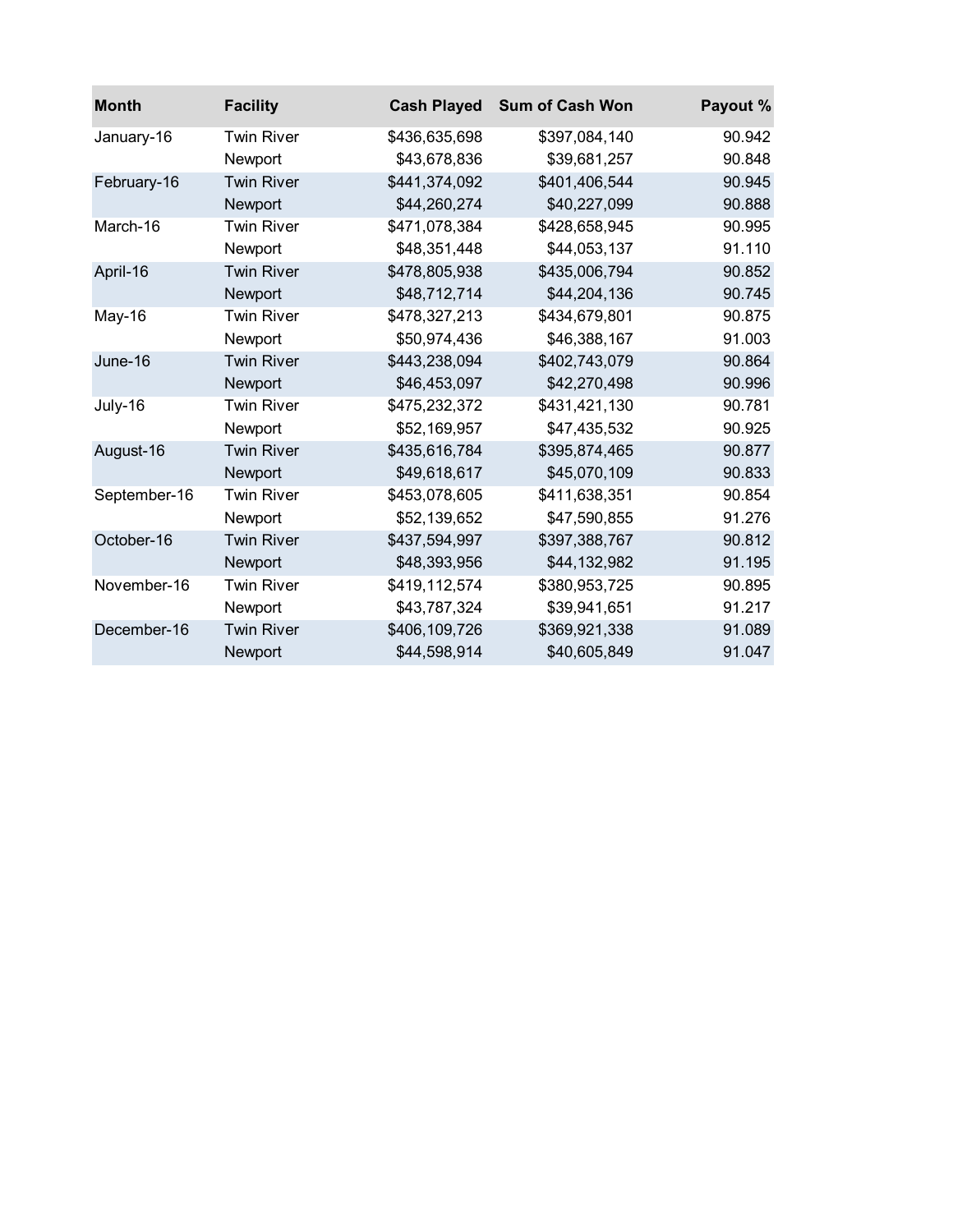| <b>Month</b> | <b>Facility</b>   | <b>Cash Played</b> | <b>Sum of Cash Won</b> | Payout % |
|--------------|-------------------|--------------------|------------------------|----------|
| January-17   | <b>Twin River</b> | \$424,703,731      | \$386,453,748          | 90.994   |
|              | Newport           | \$43,326,116       | \$39,547,406           | 91.278   |
| February-17  | <b>Twin River</b> | \$433,543,115      | \$393,651,444          | 90.799   |
|              | Newport           | \$45,165,678       | \$41,228,862           | 91.284   |
| March-17     | <b>Twin River</b> | \$486,758,367      | \$442,483,891          | 90.904   |
|              | Newport           | \$49,605,003       | \$45,189,918           | 91.100   |
| April-17     | <b>Twin River</b> | \$469,411,748      | \$427,012,104          | 90.967   |
|              | Newport           | \$51,570,254       | \$46,710,406           | 90.576   |
| May-17       | <b>Twin River</b> | \$449,728,286      | \$409,023,148          | 90.949   |
|              | Newport           | \$51,637,301       | \$47,034,397           | 91.086   |
| June-17      | <b>Twin River</b> | \$430,605,767      | \$391,785,607          | 90.985   |
|              | Newport           | \$47,206,746       | \$42,997,840           | 91.084   |
| July-17      | <b>Twin River</b> | \$495,530,496      | \$450,289,096          | 90.870   |
|              | Newport           | \$54,384,490       | \$49,563,800           | 91.136   |
| August-17    | <b>Twin River</b> | \$447,971,047      | \$407,364,436          | 90.935   |
|              | Newport           | \$52,009,147       | \$47,318,949           | 90.982   |
| September-17 | <b>Twin River</b> | \$434,817,266      | \$395,330,867          | 90.919   |
|              | Newport           | \$53,676,211       | \$48,156,981           | 89.718   |
| October-17   | <b>Twin River</b> | \$425,763,623      | \$386,911,406          | 90.875   |
|              | Newport           | \$50,541,633       | \$46,111,111           | 91.234   |
| November-17  | <b>Twin River</b> | \$417,564,341      | \$379,386,304          | 90.857   |
|              | Newport           | \$45,386,158       | \$41,505,163           | 91.449   |
| December-17  | <b>Twin River</b> | \$414,961,220      | \$377,831,799          | 91.052   |
|              | Newport           | \$44,268,280       | \$40,380,731           | 91.218   |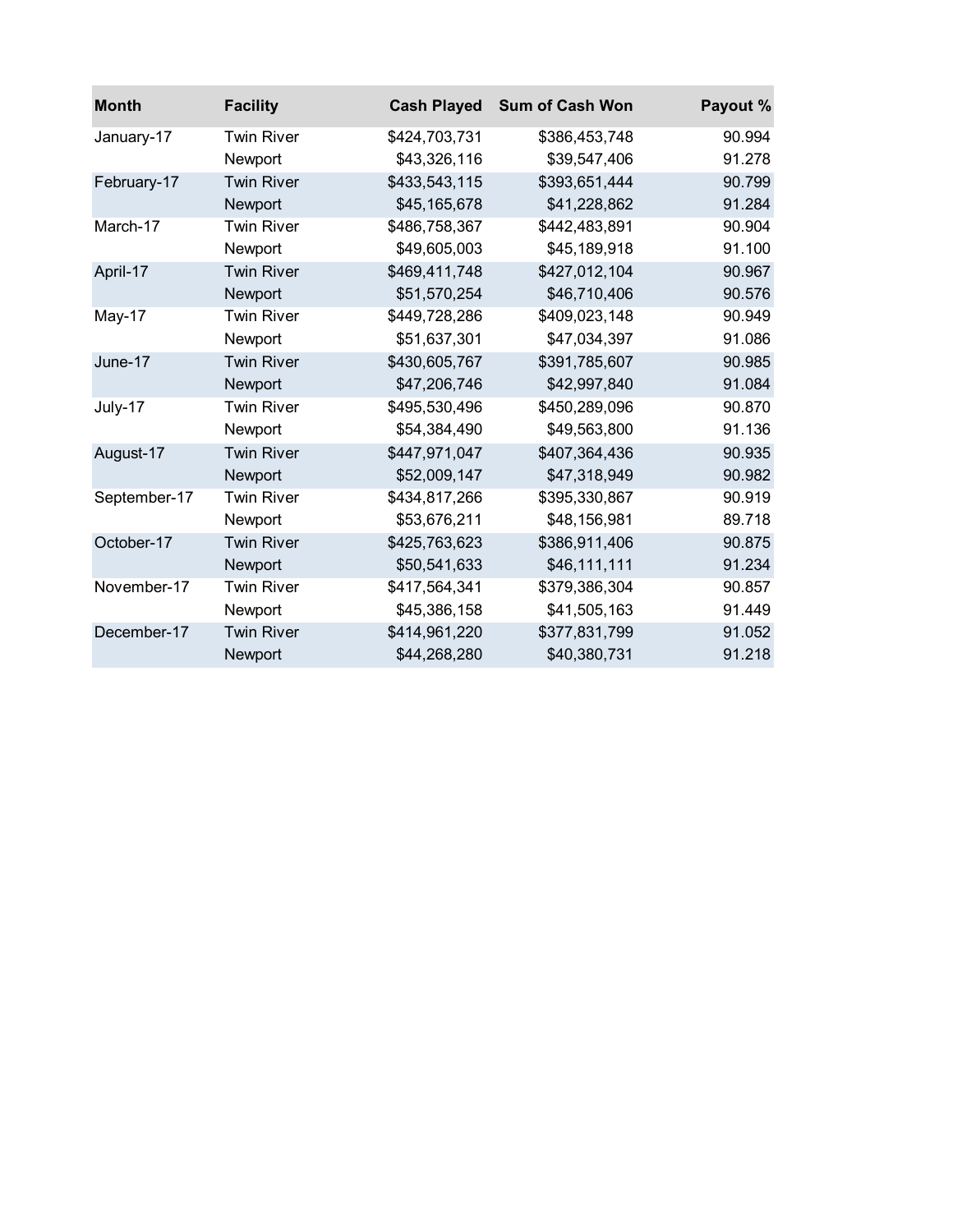| <b>Month</b> | <b>Facility</b>   | <b>Cash Played</b> | <b>NTI</b>   | Hold % | Payout % |
|--------------|-------------------|--------------------|--------------|--------|----------|
| January-18   | <b>Twin River</b> | \$413,196,377      | \$31,811,361 | 7.70%  | 92.30%   |
|              | Newport           | \$42,102,134       | \$3,248,767  | 7.72%  | 92.28%   |
| February-18  | <b>Twin River</b> | \$438,986,334      | \$35,102,495 | 8.00%  | 92.00%   |
|              | Newport           | \$45,363,110       | \$3,598,487  | 7.93%  | 92.07%   |
| March-18     | <b>Twin River</b> | \$507,722,880      | \$41,422,411 | 8.16%  | 91.84%   |
|              | Newport           | \$53,662,058       | \$4,191,698  | 7.81%  | 92.19%   |
| April-18     | <b>Twin River</b> | \$483,068,027      | \$38,669,323 | 8.00%  | 92.00%   |
|              | Newport           | \$54,953,066       | \$4,190,613  | 7.63%  | 92.37%   |
| May-18       | <b>Twin River</b> | \$477,741,692      | \$38,881,040 | 8.14%  | 91.86%   |
|              | Newport           | \$55,451,601       | \$4,223,258  | 7.62%  | 92.38%   |
| June-18      | <b>Twin River</b> | \$459,870,745      | \$37,325,855 | 8.12%  | 91.88%   |
|              | Newport           | \$53,253,595       | \$3,983,151  | 7.48%  | 92.52%   |
| July-18      | <b>Twin River</b> | \$481,764,428      | \$38,603,691 | 8.01%  | 91.99%   |
|              | Newport           | \$53,649,044       | \$4,145,038  | 7.73%  | 92.27%   |
| August-18    | <b>Twin River</b> | \$485,413,739      | \$38,823,566 | 8.00%  | 92.00%   |
|              | Newport/Tiverton  | \$49,806,722       | \$3,665,294  | 7.36%  | 92.64%   |
| September-18 | <b>Twin River</b> | \$447,132,306      | \$34,709,583 | 7.76%  | 92.24%   |
|              | Tiverton          | \$95,810,940       | \$9,837,048  | 10.27% | 89.73%   |
| October-18   | <b>Twin River</b> | \$421,971,154      | \$33,669,271 | 7.98%  | 92.02%   |
|              | Tiverton          | \$77,403,273       | \$7,573,687  | 9.78%  | 90.22%   |
| November-18  | <b>Twin River</b> | \$433,246,092      | \$34,646,245 | 8.00%  | 92.00%   |
|              | Tiverton          | \$83,779,264       | \$7,555,879  | 9.02%  | 90.98%   |
| December-18  | <b>Twin River</b> | \$470,644,449      | \$37,199,703 | 7.90%  | 92.10%   |
|              | Tiverton          | \$83,419,994       | \$7,500,203  | 8.99%  | 91.01%   |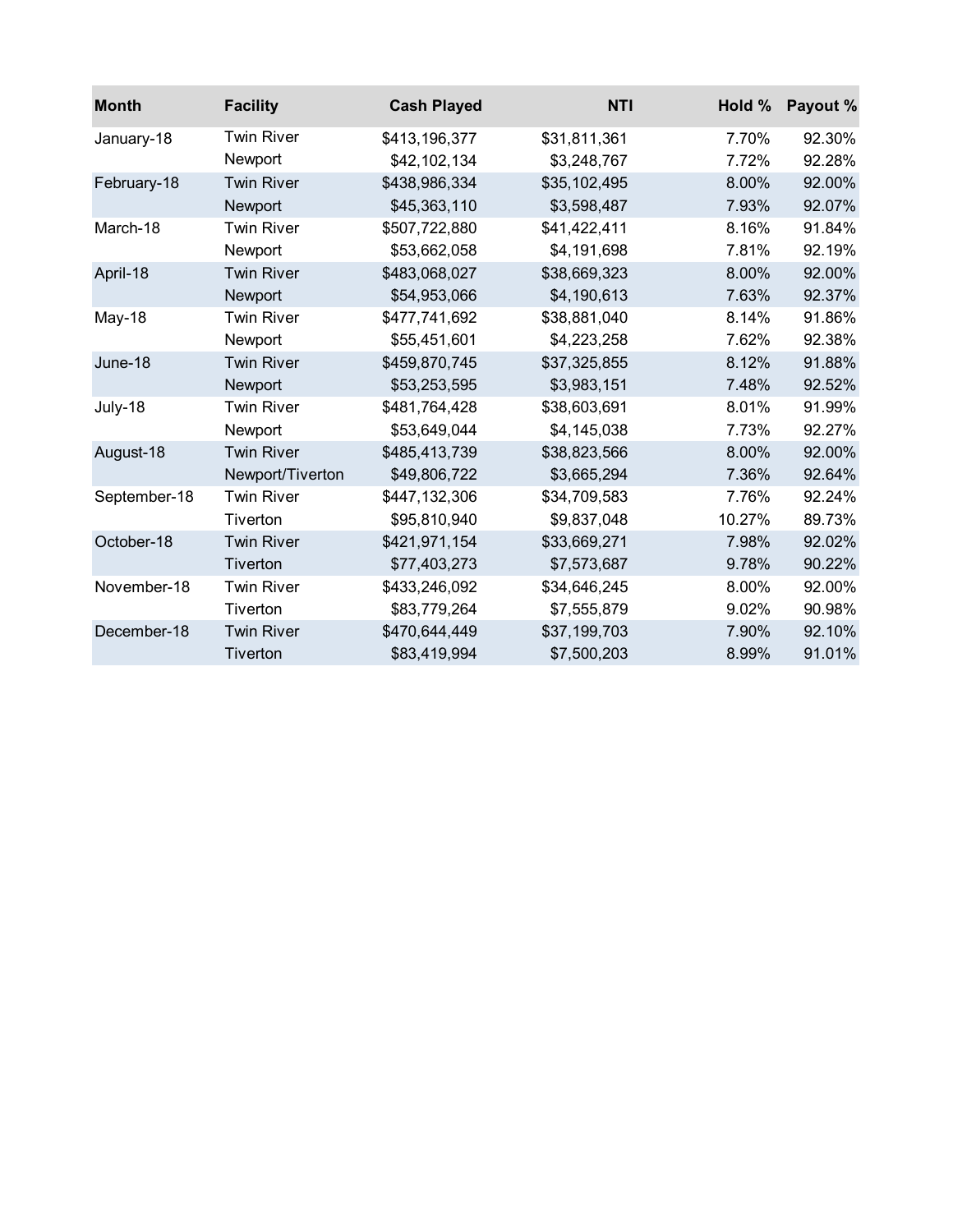| <b>Month</b> | <b>Facility</b>   | <b>Cash Played</b> | <b>NTI</b>   | Hold % | Payout % |
|--------------|-------------------|--------------------|--------------|--------|----------|
| January-19   | <b>Twin River</b> | \$414,250,065      | \$32,468,284 | 7.84%  | 92.16%   |
|              | Tiverton          | \$88,275,676       | \$7,329,500  | 8.30%  | 91.70%   |
| February-19  | <b>Twin River</b> | \$433,258,045      | \$34,505,575 | 7.96%  | 92.04%   |
|              | Tiverton          | \$93,223,766       | \$7,606,701  | 8.16%  | 91.84%   |
| March-19     | <b>Twin River</b> | \$516,116,249      | \$40,234,102 | 7.80%  | 92.20%   |
|              | Tiverton          | \$118,710,195      | \$9,268,225  | 7.81%  | 92.19%   |
| April-19     | <b>Twin River</b> | \$455,379,944      | \$35,578,213 | 7.81%  | 92.19%   |
|              | Tiverton          | \$112,360,408      | \$8,624,023  | 7.68%  | 92.32%   |
| May-19       | <b>Twin River</b> | \$468,842,284      | \$37,199,260 | 7.93%  | 92.07%   |
|              | Tiverton          | \$117,802,856      | \$9,085,202  | 7.71%  | 92.29%   |
| June-19      | <b>Twin River</b> | \$435,852,776      | \$34,242,939 | 7.86%  | 92.14%   |
|              | Tiverton          | \$112,855,905      | \$8,683,393  | 7.69%  | 92.31%   |
| July-19      | <b>Twin River</b> | \$416,957,163      | \$32,169,171 | 7.72%  | 92.28%   |
|              | Tiverton          | \$106,610,561      | \$8,400,414  | 7.88%  | 92.12%   |
| August-19    | <b>Twin River</b> | \$431,598,549      | \$32,710,221 | 7.58%  | 92.42%   |
|              | Tiverton          | \$111,753,432      | \$9,117,704  | 8.16%  | 91.84%   |
| September-19 | <b>Twin River</b> | \$405,105,307      | \$30,290,144 | 7.48%  | 92.52%   |
|              | Tiverton          | \$100,545,641      | \$8,453,272  | 8.41%  | 91.59%   |
| October-19   | <b>Twin River</b> | \$394,916,616      | \$30,748,041 | 7.79%  | 92.21%   |
|              | Tiverton          | \$100,291,342      | \$8,454,352  | 8.43%  | 91.57%   |
| November-19  | <b>Twin River</b> | \$409,183,002      | \$32,032,553 | 7.83%  | 92.17%   |
|              | Tiverton          | \$100,331,714      | \$8,597,074  | 8.57%  | 91.43%   |
| December-19  | <b>Twin River</b> | \$395,060,915      | \$30,527,293 | 7.73%  | 92.27%   |
|              | Tiverton          | \$100,441,421      | \$8,520,122  | 8.48%  | 91.52%   |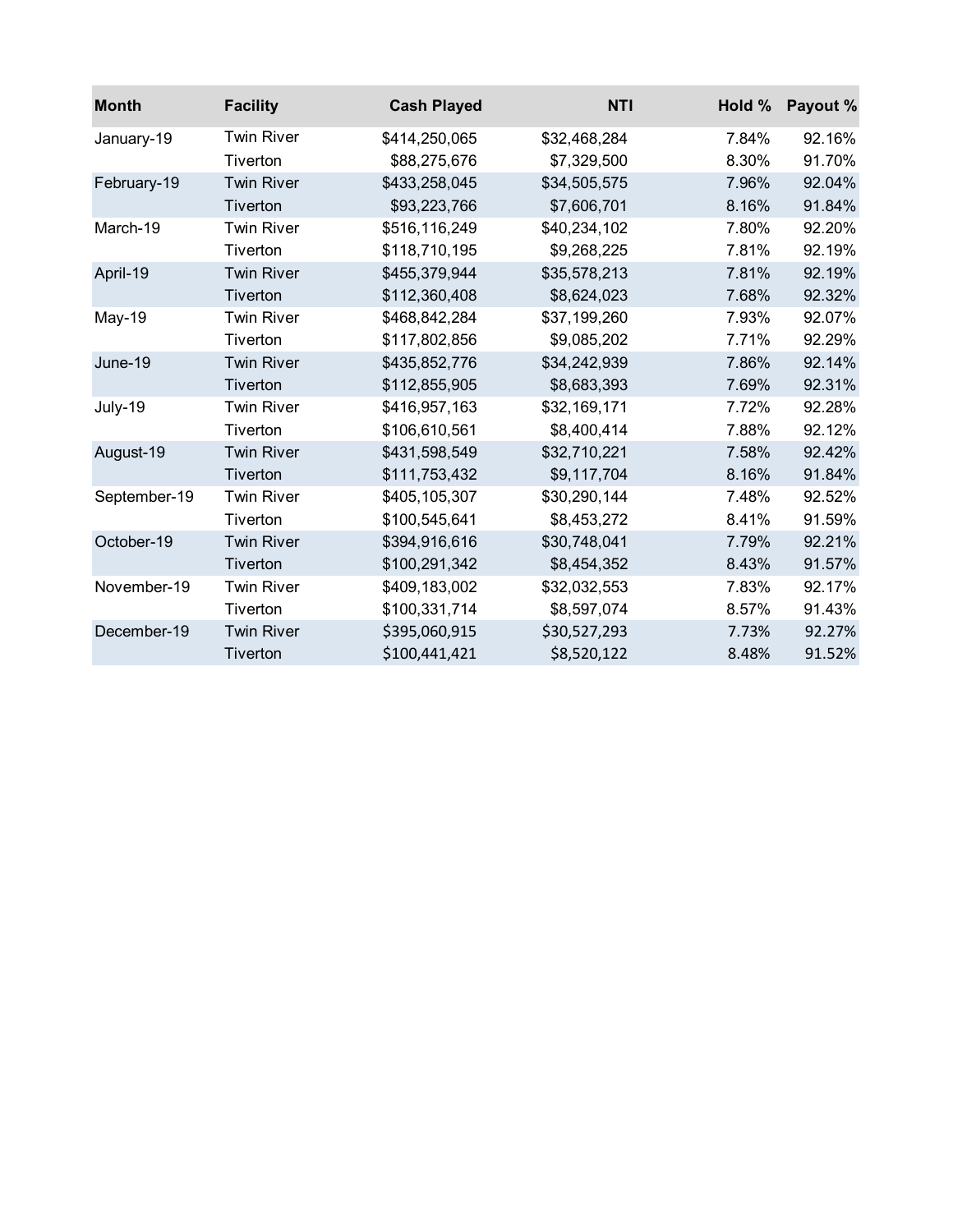| <b>Month</b> | <b>Facility</b>   | <b>Cash Played</b> | <b>NTI</b>   | Hold % | Payout % |
|--------------|-------------------|--------------------|--------------|--------|----------|
| January-20   | <b>Twin River</b> | \$409,534,843      | \$32,154,907 | 7.85%  | 92.15%   |
|              | Tiverton          | \$105,240,307      | \$8,943,673  | 8.50%  | 91.50%   |
| February-20  | <b>Twin River</b> | \$423,926,038      | \$34,258,974 | 8.08%  | 91.92%   |
|              | Tiverton          | \$114,054,259      | \$9,523,366  | 8.35%  | 91.65%   |
| March-20     | <b>Twin River</b> | \$157,846,198      | \$12,291,543 | 7.79%  | 92.21%   |
|              | Covid-19 Tiverton | \$46,608,031       | \$3,972,537  | 8.52%  | 91.48%   |
| April-20     | <b>Twin River</b> | \$0                | \$0          | 0.00%  | 0.00%    |
|              | Covid-19 Tiverton | \$0                | \$0          | 0.00%  | 0.00%    |
| May-20       | <b>Twin River</b> | \$0                | \$0          | 0.00%  | 0.00%    |
|              | Covid-19 Tiverton | \$0                | \$0          | 0.00%  | 0.00%    |
| June-20      | <b>Twin River</b> | \$98,425,719       | \$9,046,505  | 9.19%  | 90.81%   |
|              | Tiverton          | \$28,377,341       | \$2,621,927  | 9.24%  | 90.76%   |
| July-20      | <b>Twin River</b> | \$248,226,017      | \$22,260,653 | 8.97%  | 91.03%   |
|              | Tiverton          | \$75,247,110       | \$6,914,863  | 9.19%  | 90.81%   |
| August-20    | <b>Twin River</b> | \$229,580,134      | \$18,512,553 | 8.06%  | 91.94%   |
|              | Tiverton          | \$74,857,089       | \$6,002,252  | 8.02%  | 91.98%   |
| September-20 | <b>Twin River</b> | \$257,591,882      | \$19,939,865 | 7.74%  | 92.26%   |
|              | Tiverton          | \$80,938,458       | \$6,470,281  | 7.99%  | 92.01%   |
| October-20   | <b>Twin River</b> | \$279,903,461      | \$20,755,309 | 7.42%  | 92.58%   |
|              | Tiverton          | \$82,978,716       | \$6,683,931  | 8.05%  | 91.95%   |
| November-20  | <b>Twin River</b> | \$209,832,695      | \$15,235,362 | 7.26%  | 92.74%   |
|              | Tiverton          | \$66,195,869       | \$5,032,111  | 7.60%  | 92.40%   |
| December-20  | <b>Twin River</b> | \$72,071,463       | \$5,877,464  | 8.16%  | 91.84%   |
|              | Tiverton          | \$25,285,198       | \$2,089,882  | 8.27%  | 91.73%   |